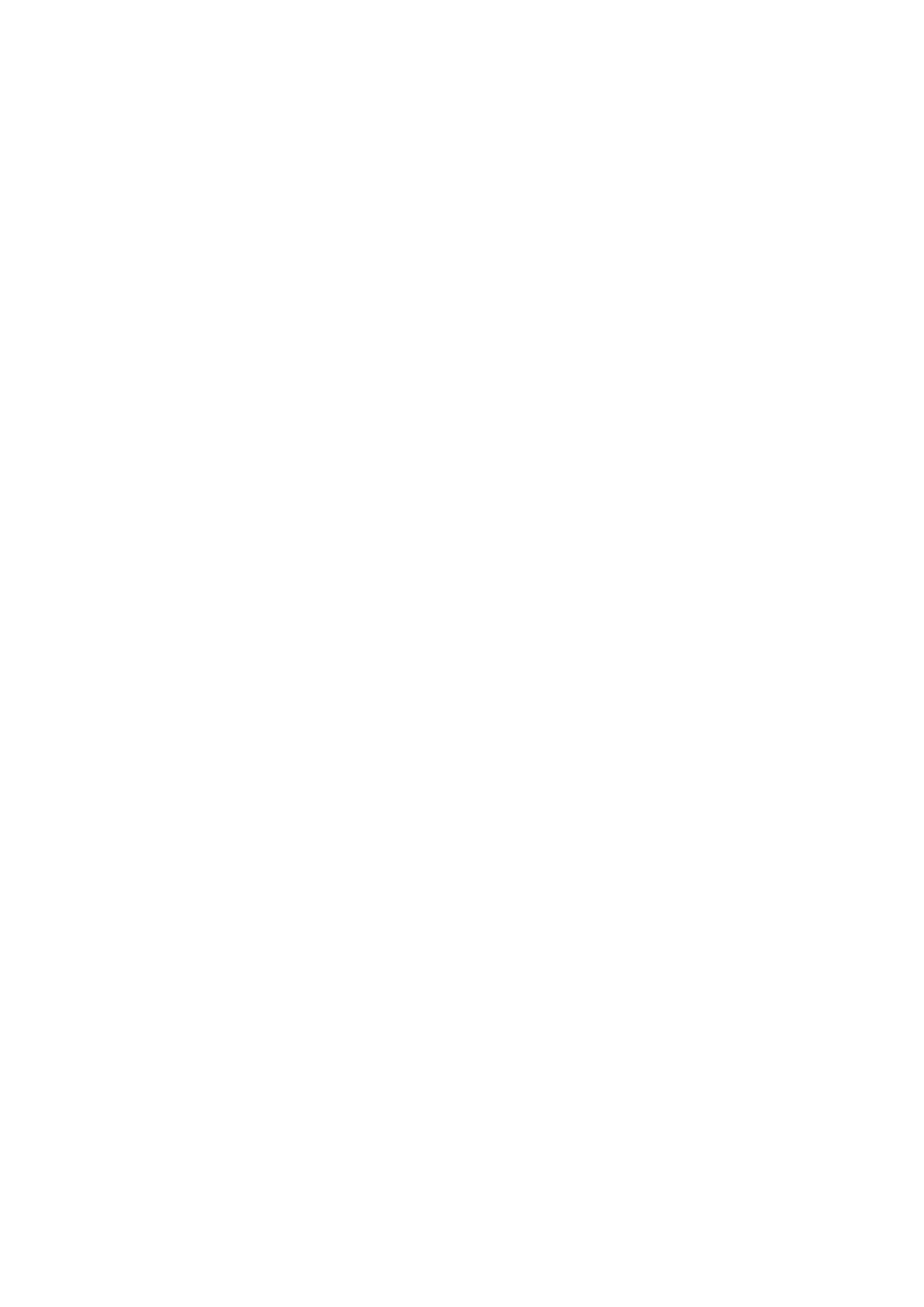# table of content

## **Introduction**

3

# **Schedule**

4

# **Thursday, April 16**

- 7 Opening of the conference
- 7 Session 1: Mapping research in film schools: an overview
- 8 Session 2: How to combine research with the schools' professional and artistic training missions?
- 10 Screening of a selection of research projects

# **Friday, April 17**

- 14 Session 3: Artistic research in Master's and PhD degrees: a European model?
- 17 Session 4: The uses of research

# **Annexes**

- 20 Annexe I : List of participants
- 22 Annexe II : How to get there
- 24 Annexe III : Subway map
- 24 Annexe IV : Contacts + wifi access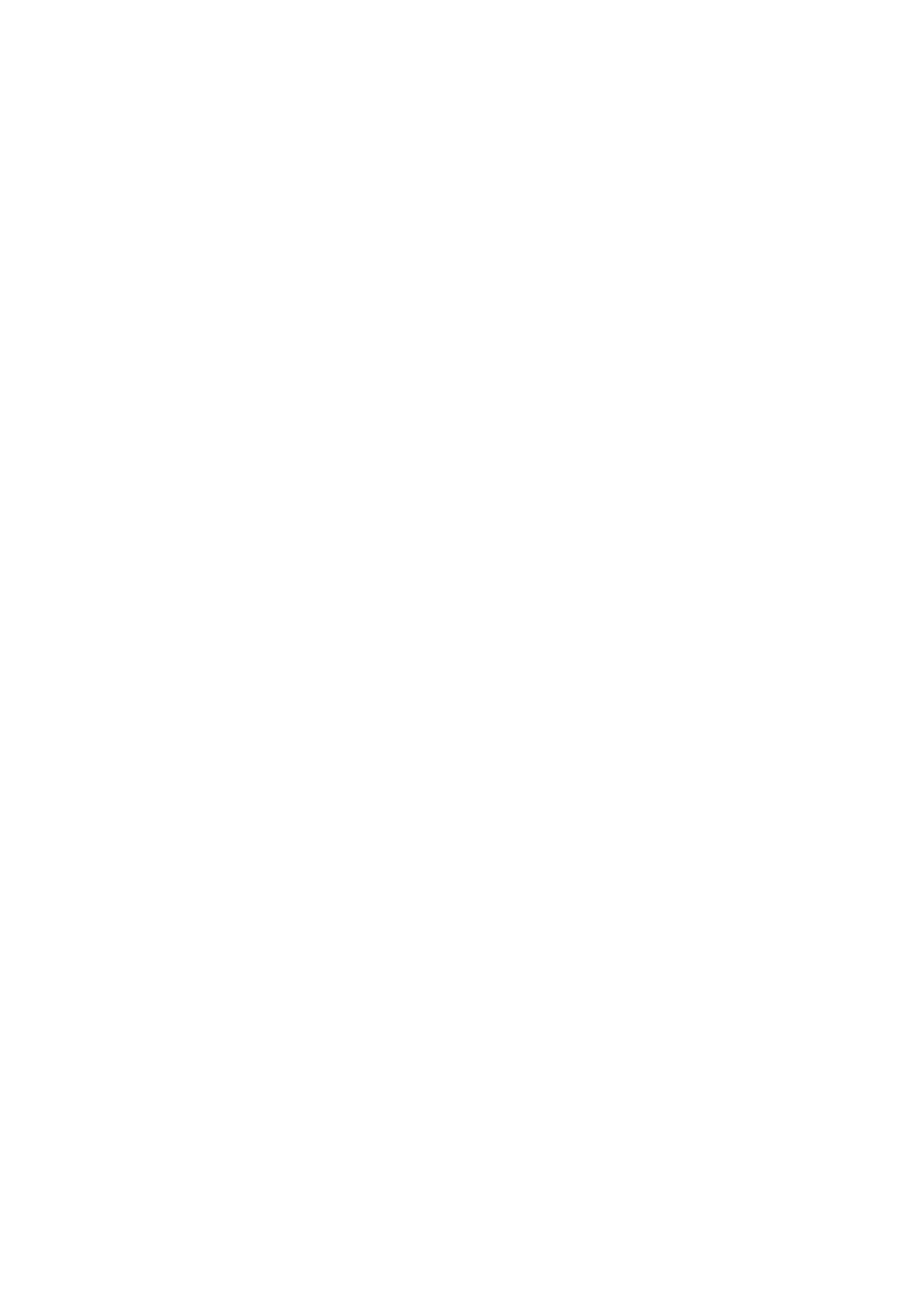n April 2011, La Fémis organized an international workshop entitled "What is research in a film school?", as part of the European Film School Network. More than 40 representatives of nearly 30 film schools across Europe gathered to share their experience on the development of research activities, Master's and PhD programs, research funding and partnerships, and the place of theoretical courses in the curricula, in the wake of the Bologna process.  $\begin{array}{c} \n\end{array}$ 

In 2015, four years on, and in the context of the recent changes regarding EU supports to education and cinema, how have these questions evolved? Have there been changed in the way research is being conceived, experienced, implemented, oriented? Are we entering a new stage? Have new or previously unseen obstacles emerged? What new directions are being taken?

This 2-day symposium explores ways in which film schools create meaningful research activities, suited to their educative, cultural and professional objectives. It will probe the stakes of research for students, teaching staff and for the overall film, media and visual arts environment. The workshop will, we hope, provide a more comprehensive view of experiments and activities regarding research in film schools throughout Europe – and to some extent, the wider world – today!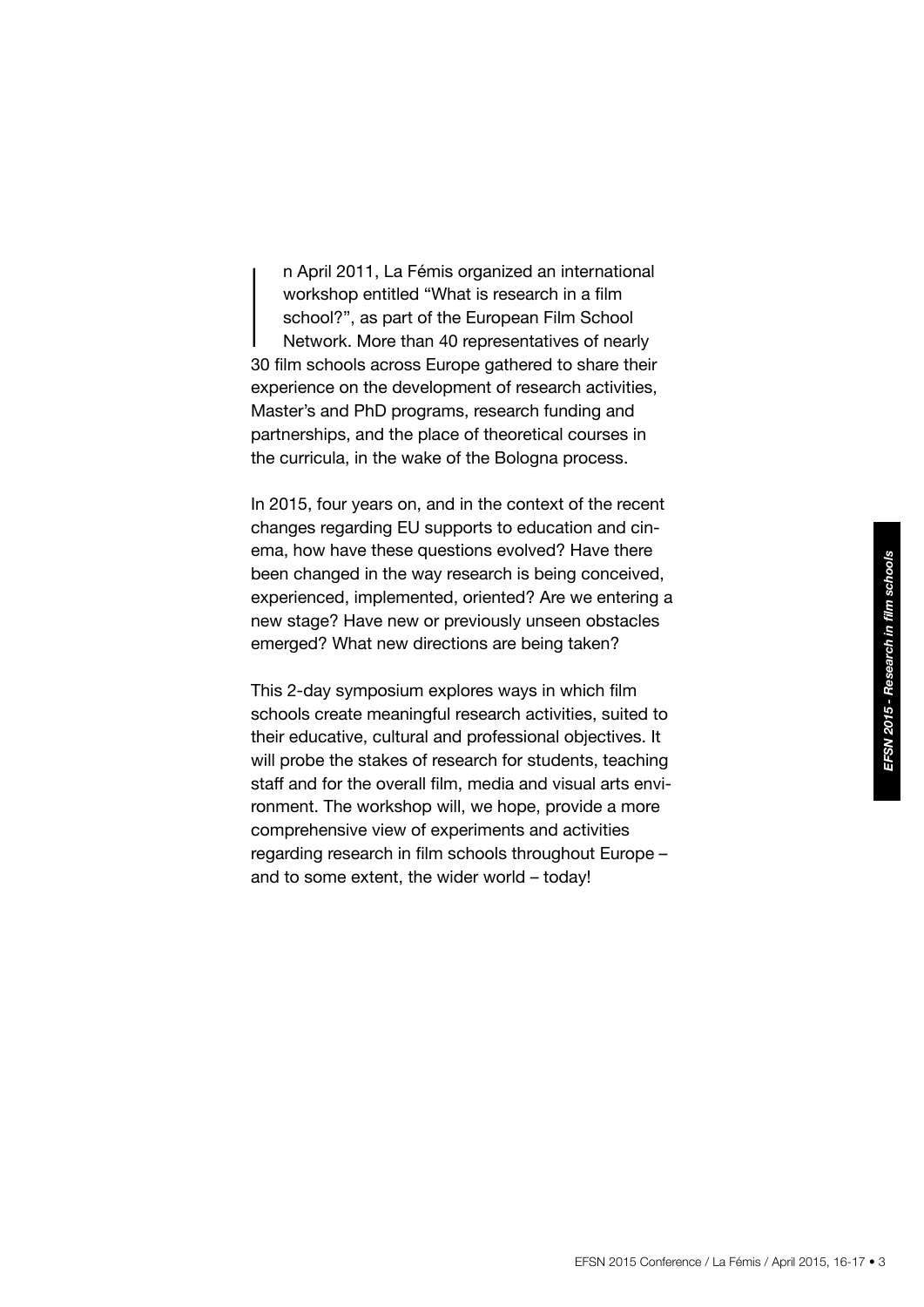# **SCHEDULE**

# **WEDNESDAY, APRIL 15**

07:30 pm **Dinner** 

Brasserie Wepler, 14 place de Clichy 75018 Paris

# **THURSDAY, APRIL 16**

|                                      | 09:30 am - 10:00 am<br>Classroom 1 - 1st floor          | Registration and coffee                                              |
|--------------------------------------|---------------------------------------------------------|----------------------------------------------------------------------|
| EFSN 2015 - Research in film schools | 10:00 am - 11:30 am<br>Classroom 1 - 1st floor          | Opening words<br>Marc NICOLAS<br>General Director, La Fémis (France) |
|                                      |                                                         | <b>SESSION 1</b><br><b>MAPPING RESEARCH IN</b><br>AN OVERVIEW        |
|                                      |                                                         | Introduction of participants                                         |
|                                      | 11:30 am - 12:00 am<br>1st floor lobby                  | <b>Coffee break</b>                                                  |
|                                      | 12:00 am - 12:45 pm<br>Classroom 1 - 1st floor          | Barbara TURQUIER<br>Head of Research, La Fémis (Fran<br>+ Discussion |
|                                      | 12:45 pm - 01:30 pm                                     | Guided tour of La Fémis                                              |
|                                      | 01:30 pm - 2:30 pm<br>Cafetaria - ground floor          | Lunch break                                                          |
|                                      |                                                         |                                                                      |
|                                      |                                                         |                                                                      |
|                                      |                                                         |                                                                      |
|                                      | 4 • EFSN 2015 Conference / La Fémis / April 16-17, 2015 |                                                                      |

# **SESSION 1**

Mapping research in film schools: **AN OVERVIEW** 

- 11:30 am 12:00 am **Coffee break** *1st floor lobby*
- 12:00 am 12:45 pm Barbara TURQUIER *Classroom 1 - 1st floor* Head of Research, La Fémis (France) + Discussion
- 12:45 pm 01:30 pm Guided tour of La Fémis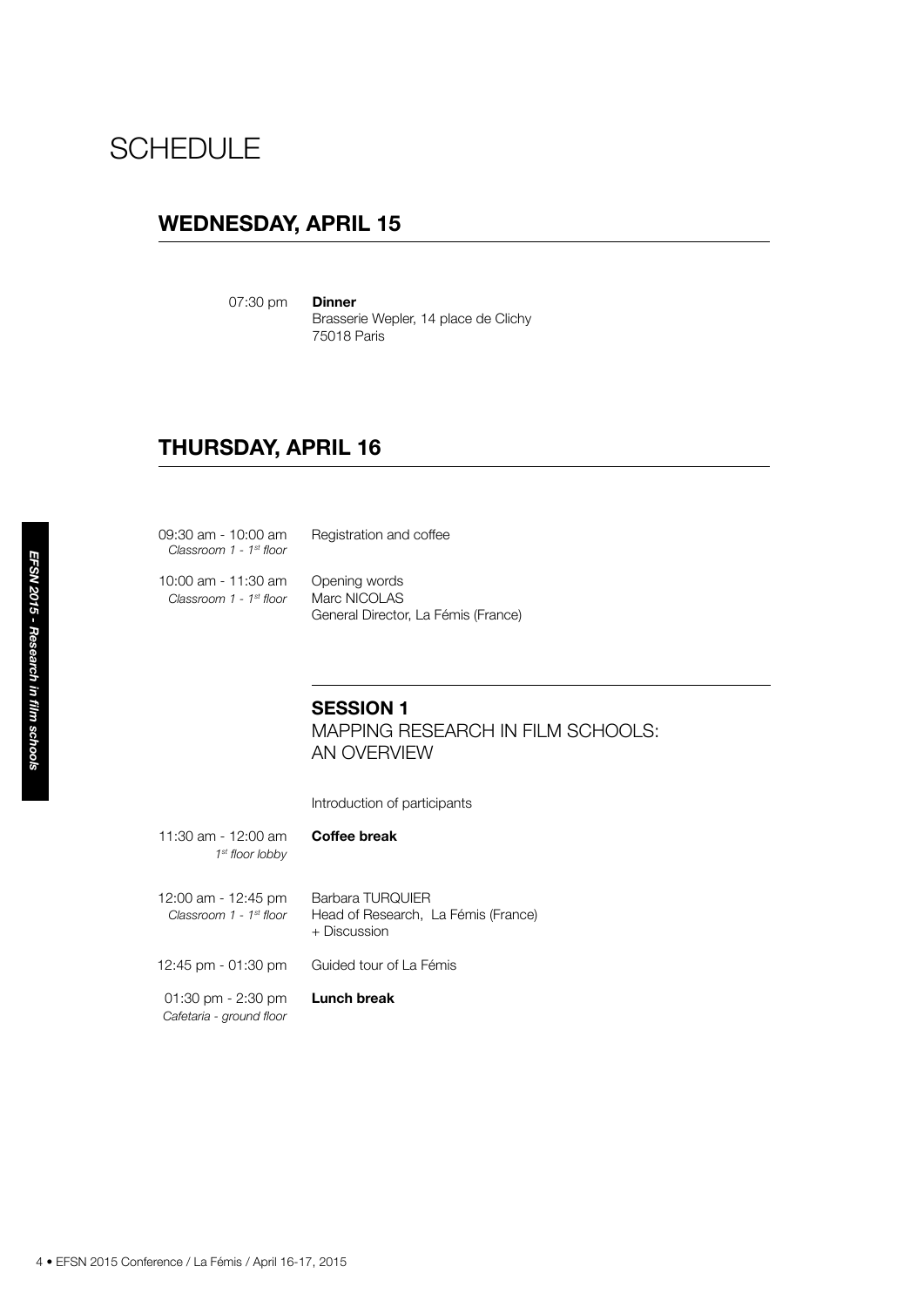# **SESSION 2**

75018 Paris

How to combine research with the schools' professional and artistic training missions?

| $02:30 \text{ pm} - 04:30 \text{ pm}$<br>Classroom $1 - 1$ <sup>st</sup> floor | Dana WHITCO<br>Director, Tisch Initiative for Creative Research, Tisch School of the Arts, NYU (USA)<br>+ Discussion   |
|--------------------------------------------------------------------------------|------------------------------------------------------------------------------------------------------------------------|
|                                                                                | Kirsi RINNF<br>Coordinator (research and doctoral studies), ELO, Aalto University (Finland)<br>+ Discussion            |
| $04:30$ pm - $05:00$ pm<br>1 <sup>st</sup> floor lobby                         | <b>Coffee break</b>                                                                                                    |
| 05:00 pm - 06:30 pm<br>Renoir Screening room                                   | Screening of a selection of research projects                                                                          |
| $2nd$ floor                                                                    | Film presented by Robin MacPHERSON<br>Director, the Screen Academy Scotland (United Kingdom)                           |
|                                                                                | Films presented by Jyoti MISTRY<br>Associate Professor, Wits School of Arts, University of Witwatersand (South Africa) |
|                                                                                | Film presented by Christian ISELI<br>Professor, ZHdK (Switzerland)                                                     |
|                                                                                | Film presented by Barbara TURQUIER<br>Head of Research, La Fémis (France)                                              |
| 07:30 pm                                                                       | <b>Dinner</b><br>Restaurant Le Moulin de la Galette, 83 rue Lepic                                                      |

EFSN 2015 Conference / La Fémis / April 2015, 16-17 • 5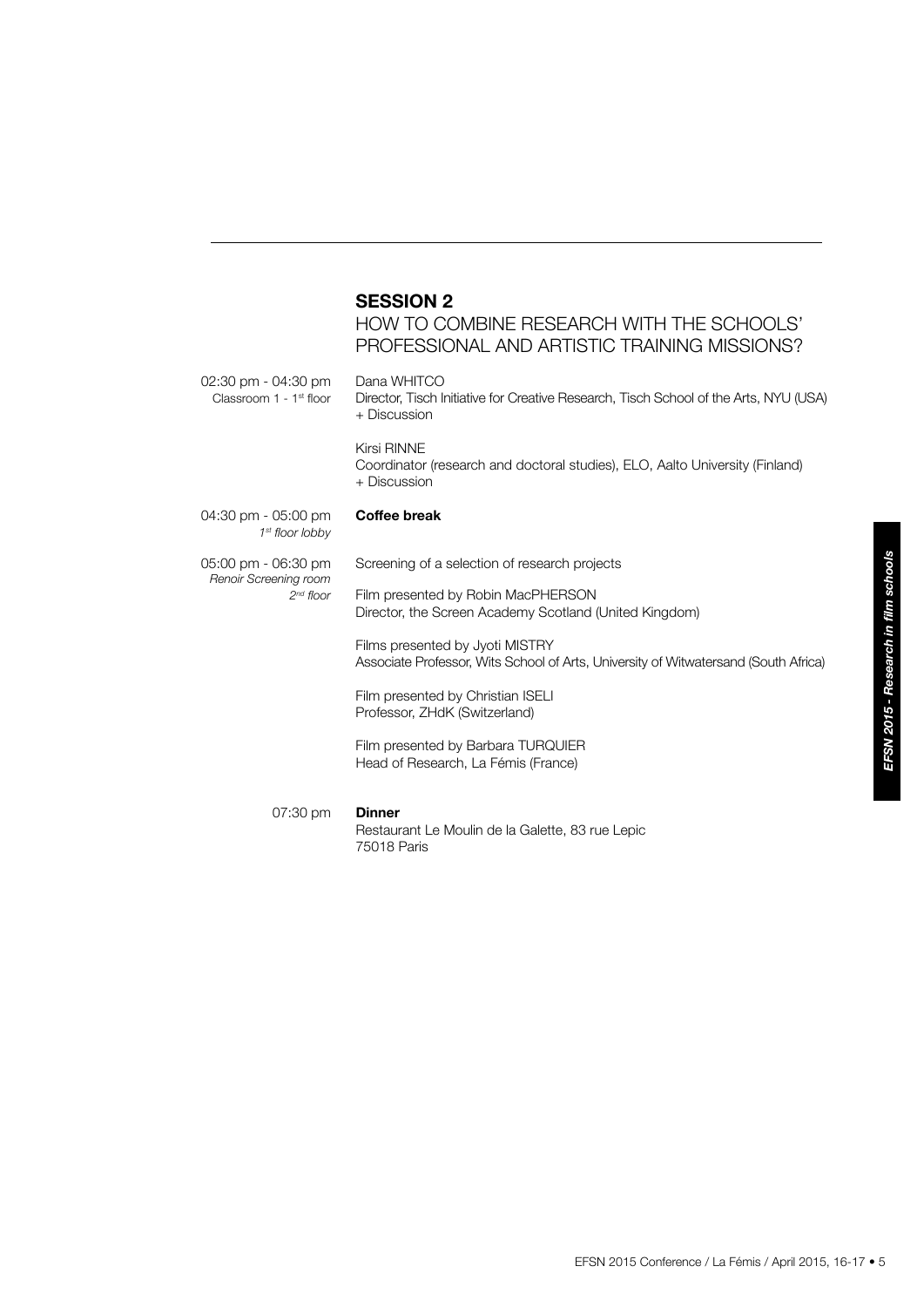# **SCHEDULE**

# **FRIDAY, APRIL 17**

# **SESSION 3**

**ARTISTIC RESEARCH IN MASTER'S AND** PHD DEGREES: A EUROPEAN MODEL?

|                                      | 09:30 am - 11:30 am<br>Classroom 1 - 1 <sup>st</sup> floor | Mieke BERNINK,<br>Lector, Head of the Master's department, NFA (Netherlands)<br>+ Discussion                               |
|--------------------------------------|------------------------------------------------------------|----------------------------------------------------------------------------------------------------------------------------|
|                                      |                                                            | Fredrik GRAVER,<br>Head of Studies, DNF (Norway)<br>+ Discussion                                                           |
|                                      | 11:30 am - 12:00 pm<br>Classroom 1 - 1 <sup>st</sup> floor | coffee break                                                                                                               |
|                                      | 12:00 pm - 01:00 pm<br>Classroom 1 - 1st floor             | Nadeije LANEYRIE-DAGEN<br>Professor, ENS, Head of the "SACRe" doctoral program, PSL (France)<br>+ Discussion               |
| EFSN 2015 - Research in film schools | 01:00 pm - 2:00 pm<br>Cafetaria - ground floor             | <b>Lunch break</b>                                                                                                         |
|                                      |                                                            | <b>SESSION 4</b><br>THE USES OF RESEARCH                                                                                   |
|                                      | 02:00 pm - 03:00 pm<br>Classroom 1 - 1 <sup>st</sup> floor | Manuel José DAMÁSIO<br>Head of the Film and Multimedia Department, ULHT (Portugal)<br>+ Discussion                         |
|                                      | 03:00 pm - 03:30 am<br>1 <sup>st</sup> floor lobby         | <b>Coffee break</b>                                                                                                        |
|                                      | 03:30 pm - 05:30 pm<br>Classroom 1 - 1 <sup>st</sup> floor | Michael WEDEL<br>Vice President for Research, Filmuniversität Babelsberg Konrad Wolf (Germany)<br>+Discussion              |
|                                      |                                                            | Lewis PAUL<br>Senior Lecturer, Northern Film School (United Kingdom)<br>+Discussion                                        |
|                                      | 05:30 pm - 06:00 pm                                        | Closing words                                                                                                              |
|                                      | 07:30 pm                                                   | Visit of the exhibit «Mark Lewis: Above and Below»<br>and goodbye drink<br>Le Bal<br>6 impasse de la Défense - 75018 Paris |
|                                      | 6 • EFSN 2015 Conference / La Fémis / April 16-17, 2015    |                                                                                                                            |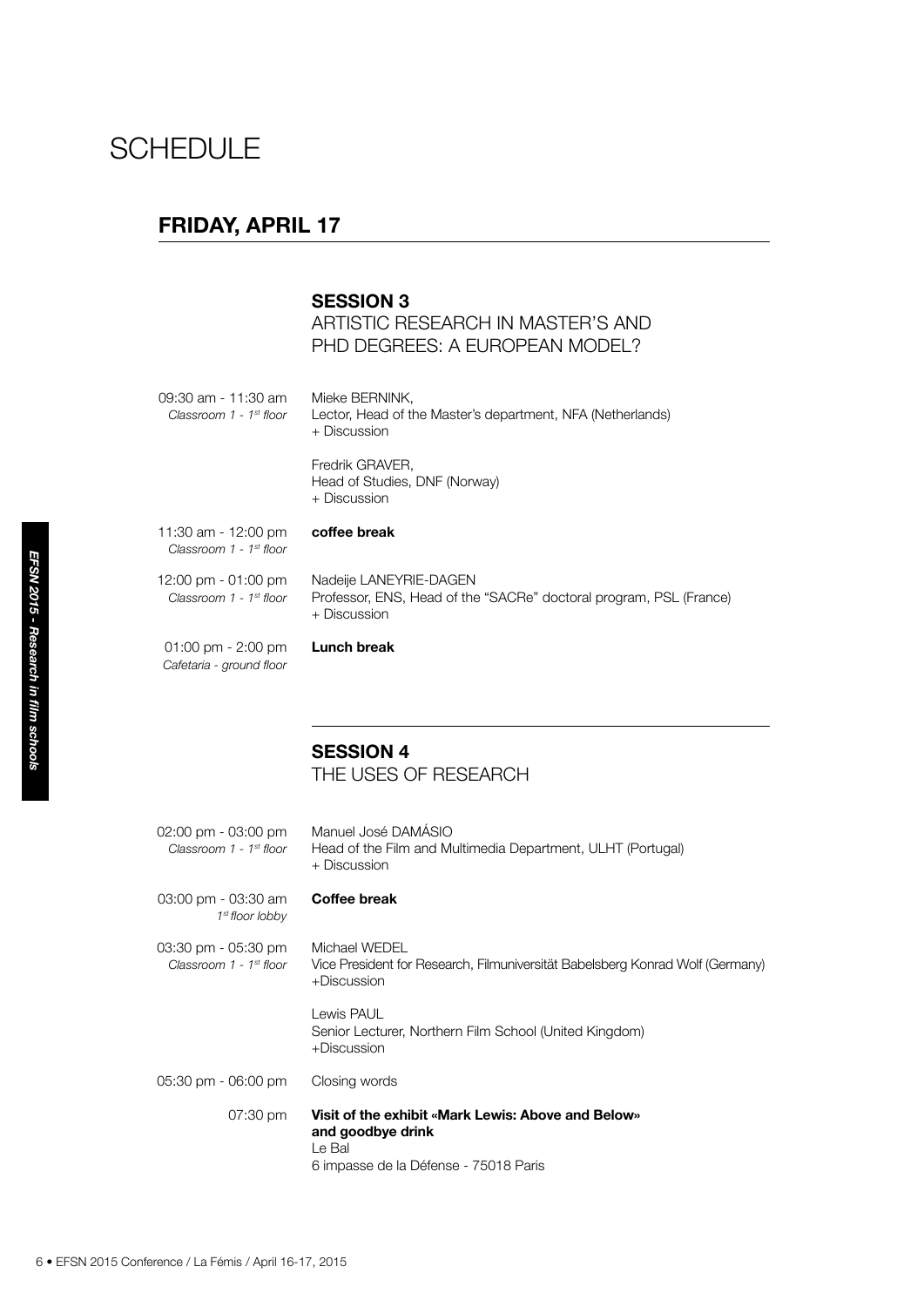# THURSDAY, APRIL 16 **Session 1**

**09:30 am - 10:00 am** *Classroom 1 - 1st floor* Registration and coffee

#### **10:00 am - 11:30 am**

*Classroom 1 - 1st floor* Opening words by Marc NICOLAS Introduction of participants

**11:30 am - 12:00 pm** *1st floor lobby* Coffee break

**12:00 pm - 12:45 pm** *Classroom 1 - 1st floor* Barbara TURQUIER

**12:45 pm - 01:30 pm** *La Fémis* Guided tour

**01:30 pm - 02:30 pm** *Cafetaria - ground floor* Lunch

## **Mapping research in film schools: an overview**

#### **Marc NICOLAS** General Director La Fémis (France)

General Director of La Fémis, the French national film school, since 2002 and president of the European association of film schools (GEECT) from 2006 to 2014, Marc Nicolas has spent his professional life working for cultural and film policies.

With a background in economy and cinema studies (he has directed two short films), he has been involved in important steps of the French film policy-making as a counsellor to the Minister of culture Jack Lang (1989- 1993) and as deputy director at the cabinet of the Minister of culture Catherine Trauttmann (1997-1998).

After that, he headed the department of research and prospective at the Ministry of culture (1993-1997). He was in charge of the French national film archive and the promoter of the new settlement of the Cinémathèque française in Paris (1998-2000) and the deputy director at the CNC (The National Cinema Center), in charge of international affairs (2001).

Co-author of various collective books on cinema policy and of articles in French cinema reviews like *Les Cahiers du cinéma* and *Positif*, he has taught in various schools and universities in Paris.

### **Barbara TURQUIER** Head of Research La Fémis (France)

In April 2011, La Fémis organized an international workshop entitled "What is research in a film school?" as part of the European Film Schools Network. The 2015 edition, re-titled "Research in film schools", places the focus not so much on the question of "what" research is, i.e. on the search for a

definition or a model for research in film schools, as on "how" research activities are concretely conceived, implemented and experienced in film schools today. Examining significant practices will we hope enrich our understanding of what research may mean in this context. This presenta-

tion will introduce some of the main questions addressed in the workshop, drawing notably on the conclusions of the 2011 edition as well as on the results of the 2015 questionnaire sent to all participants, to summarize the issues they raise.

*Barbara Turquier has been Head of Research at La Fémis since 2014. She is in charge of developing research activities and partnerships, and overseeing La Fémis participation to the "SACRe" doctoral program. After studying English literature at Ecole normale supérieure de Lyon and UC Berkeley, she obtained a PhD in 2012 with a disseration on the American avant-garde cinema of the 1960s and 1970s. She has taught at Paris Diderot University and Paris Est Créteil University. She has directed documentaries for radio channel France Culture and worked as a documentary film production assistant. She was previously employed at Centre national du cinema et de l'image animée (CNC). She is the author of several publications on experimental and animation cinema, and on the relationship between architecture and film.*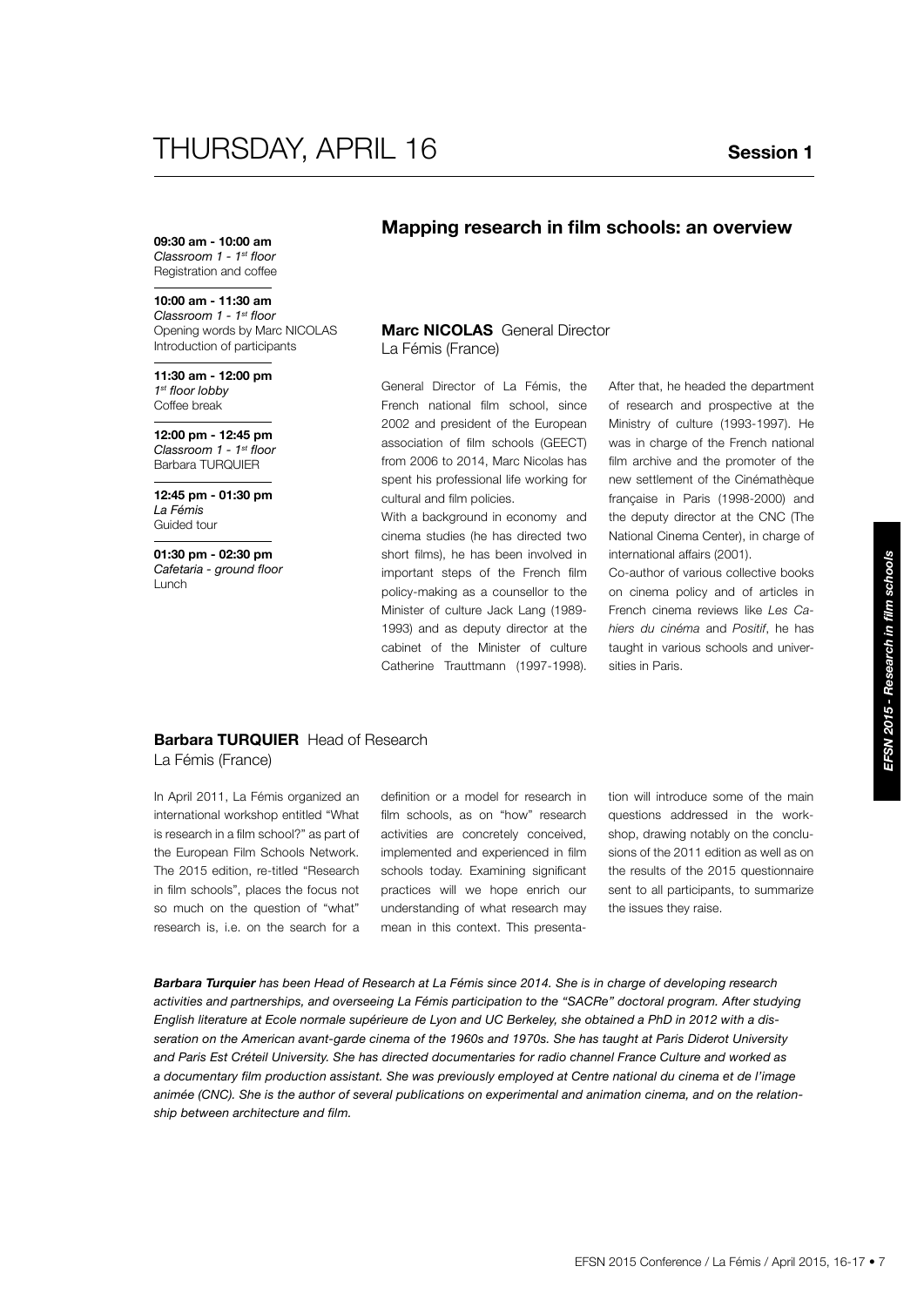# THURSDAY, APRIL 16 **Session 2**

**02:30 pm – 04:30 pm** *Classroom 1 - 1st floor* Dana WHITCO Kirsi RINNE

**04:30 pm – 05:00 pm** *1st floor lobby* Coffee break

# **How to combine research with the schools' professional and artistic training missions?**

This panel discusses research activities in the school's general curriculum, apart from PhD or Master's programs specialized in research. What are the research formats that can be implemented? How to they contribute to the other missions of the school? How are the different "cultures" of teaching combining? How can we meaningfully involve students and teaching staff in research activities? What is the place of theoretical courses and theses in the curriculum?

#### **Dana WHITCO** Director, Tisch Initiative for Creative Research Tisch School of the Arts, New York University (USA)

One of the first strategic investments made by Dean Allyson Green following her appointment in June 2014 was the creation of a new initiative to support research at the Tisch School of the Arts. Launched in September 2014 as a two-to-three year pilot, the Tisch Initiative for Creative Research is the first school-wide effort to support and highlight the research praxis of Tisch faculty and students.

Previously, the individual academic departments at Tisch assumed responsibility for supporting and nurturing undergraduate and graduate student research, and the Office of Faculty, working in close collaboration with the Office of the Dean, administered annual grants to support faculty research. However, paradigmatic shifts across American higher education and across the American artscape over the past 15 years require us now to reexamine how our institution not only supports but frames the research conducted by the artists, scholars, and practitioners in our Tisch community. Some of the questions we seek to answer during this initial pilot period of the Initiative include: how do we recognize creative production as a form of knowledge production? How can we more fully integrate artists into the intellectual life of the University? How do we dissolve the binaries that limit access of scholar-practitioners and artist-scholars to one another's work? How can

we foster an environment of deep collaboration and inter/trans-disciplinary curiosity?

In its first year, the Tisch Initiative for Creative Research has begun to formulate responses to these questions – while generating more – with resource strategies that range from faculty and student grants to a variety of academic events (conferences, convenings, symposia, roundtables, etc.) and dynamic partnerships with institutions and organizations across New York City. Our first year of activity will be documented in July 2015 when Tisch launches its new interactive website.

One of the lirst strategic investments<br>
The ande by Dean Allyson Green following<br>
the appointment in June 2014 was the<br>
creation of a new initiative to support<br>
the research at the Tisch School of the 18-18<br>
Arts. Launched *Dana Whitco currently directs the Tisch Initiative for Creative Research (Tisch School of the Arts, New York University), a new strategic initiative designed to catalyze, nurture and promote the research praxis of Tisch faculty, students and staff. In her capacity as the first research officer in Tisch's 50-year history, Dana works with diverse Tisch stakeholders to formulate new opportunities for research, to deeply integrate artists into the intellectual life of the University, and to strengthen Tisch's capacity as an incubator for innovation and collaboration. She is also the Co-Founder of Positive Feedback, NYC's first inter-institutional consortium dedicated to supporting collaborations between artists and scientists working on issues of climate change; and Founding Director of the Center for Creative Research. Previous appointments in the performing arts include the Andrew W. Mellon Foundation, the National Dance Project (New England Foundation for the Arts) and Center Theater Group (Mark Taper Forum/Ahmanson Theater/Kirk Douglas Theater) in Los Angeles where she also completed graduate studies in Dance at University of California, Los Angeles. She has taught dance and dance-related subjects at NYU, UCLA, and Loyola Marymount University among others, and is a board member of Movement Research, Bebe Miller Company and Culturebot.*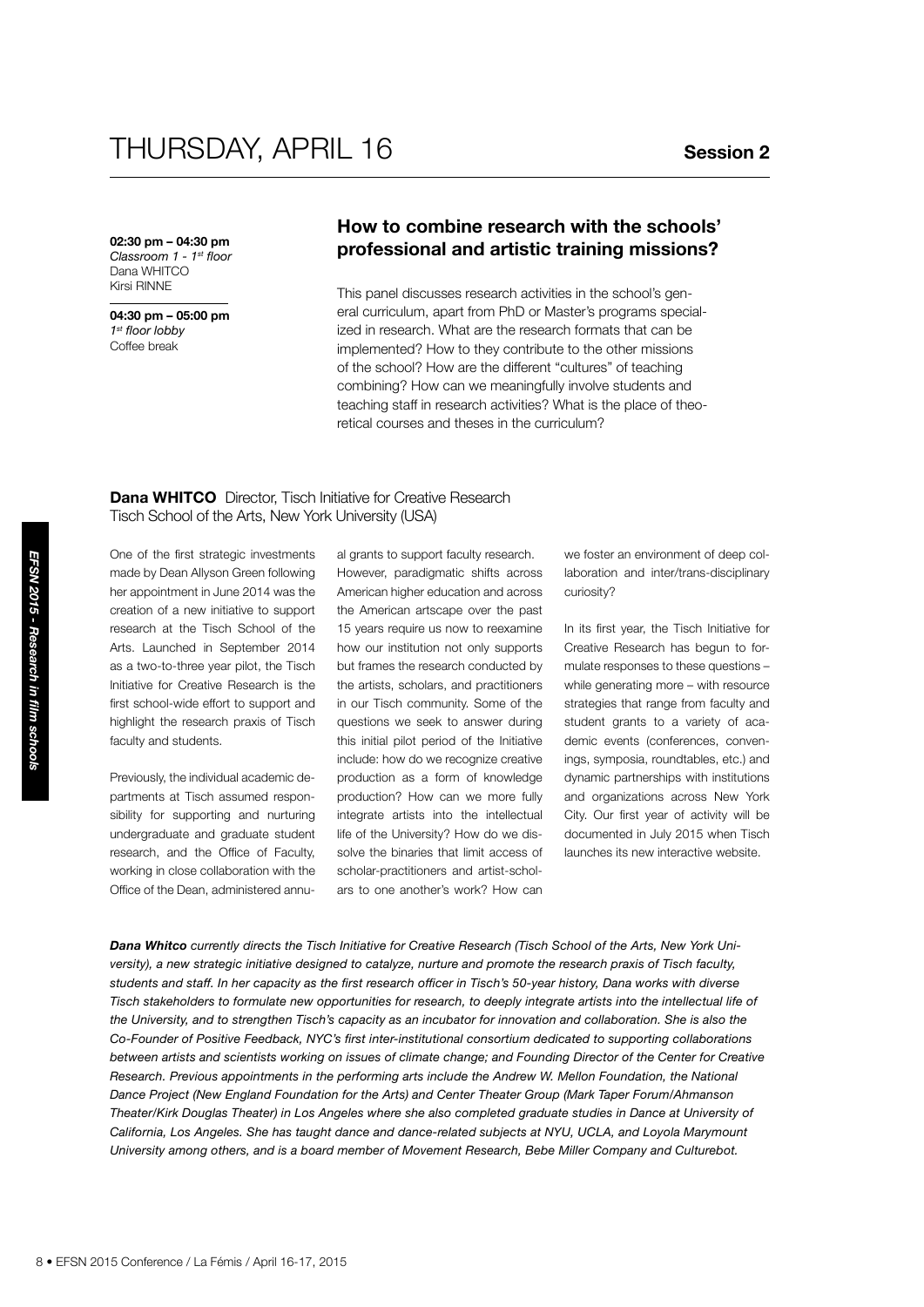### **Kirsi RINNE** coordinator (research and doctoral studies) ELO Film School, Aalto University (Finland)

The aim of research at the ELO Film School Helsinki (Aalto University) is to produce original theoretical and conceptual approaches and practical knowledge and insights on filmmaking. The research questions usually emerge either from the artistic or pedagogical work – or both. Most researchers and doctoral students are practicing filmmakers and have experience in teaching.

The research outcomes are also supposed to inform pedagogical practices and development. Some years ago the objectives of research teaching were rethought and the reflective connection between theoretical thinking and film-making was emphasized. Research courses offered to the MA students (25 ETCS) should be meaningful and relevant to the student's personal artistic work.

In my demonstration, I will present two course modules that have originated from our research projects. These extensive courses are increasingly

based on the idea of experimental research laboratory work and include always practical exercises in tandem with the theoretical background on the subject.

The Workshop on Rhythm aimed at contemplating cinematic rhythm in relation to sound, actor direction, cinematography and editing. The starting point for the Laboratory of Poetic Dramaturgy is Marja-Riitta Koivumäki's (senior lecturer in screenwriting) dissertation on the same topic.

*Kirsi Rinne, M.Sc. from the University of Helsinki in sociology, has worked in several positions in the Finnish film institutions. For the last 12 years she has been responsible for research activities at the ELO Film School Helsinki at Aalto University. As a research coordinator, Kirsi's tasks include the planning of doctoral studies for film and per*formance design, the development and coordination of research projects and international research collaborations. She is a member of the executive committee of the international Screenwriting Research Network and coordinator of *Nordicil, the Nordic network of film schools. Kirsi's dissertation "Experiences and practices of doctoral studies in two Finnish Art Universities" is nearing completion.*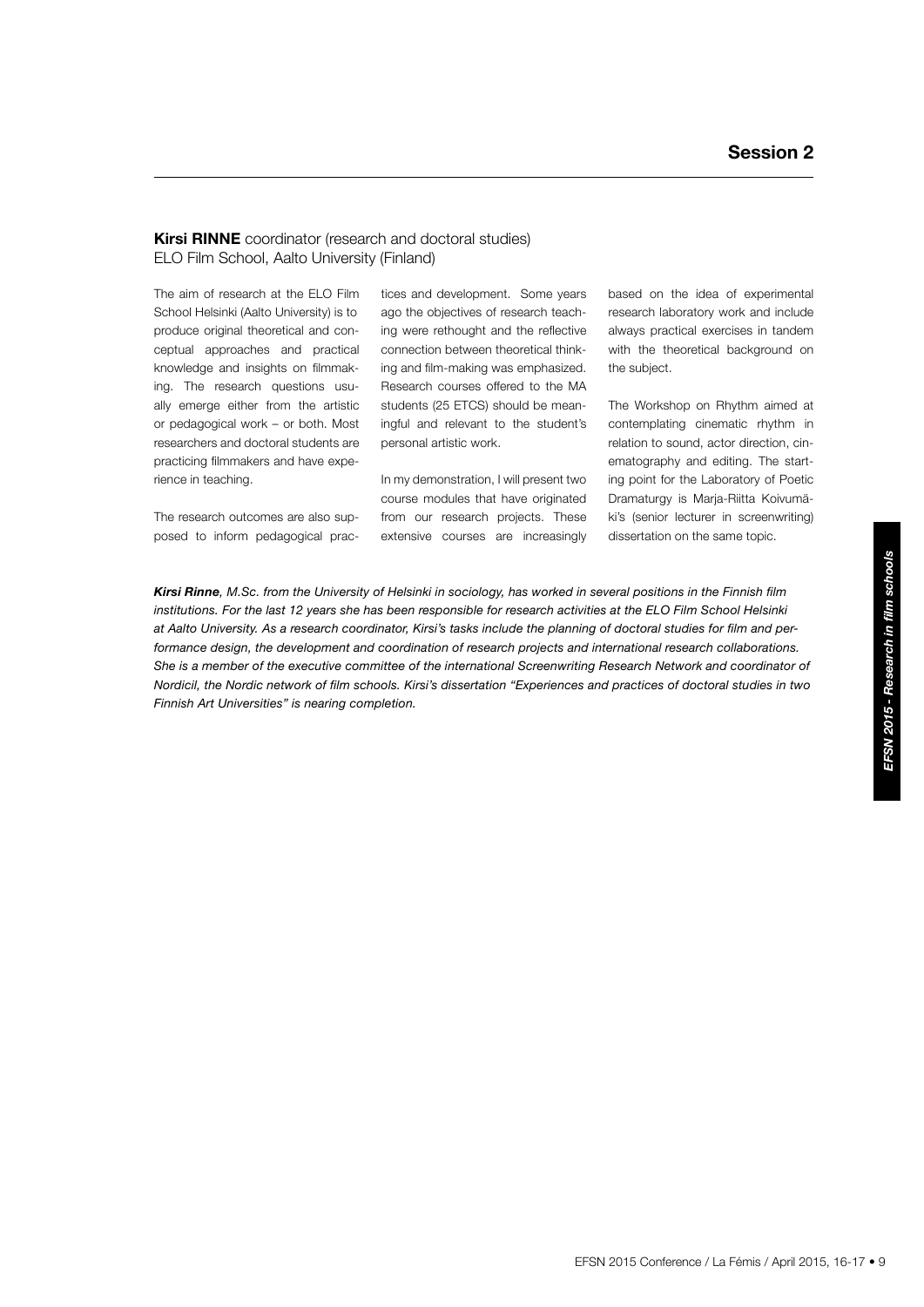# THURSDAY, APRIL 16 **Session 2**

## **Screening of a selection of research projects**

**05:00 pm - 06:30** *Renoir screening room - 1st floor* Robin MacPHERSON Jyoti MISTRY Christian ISELI Barbara TURQUIER

**07:30 pm** *Restaurant* 

*Le Moulin de la Galette* **Dinner** 

### **SCREENING 1**

### **Robin MacPHERSON** Director

Screen Academy Scotland (United Kingdom)



**TREEFELLERS REVISITED** directed by Robin MacPherson, 2014

19 • EFSN 2015 Conference / La Fémis / April 16-17, 2015<br>
10 • EFSN 2015 Conference / La Fémis / April 16-17, 2015<br>
10 • EFSN 2015 Conference / La Fémis / April 16-17, 2015<br>
10 • EFSN 2015 Conference *Research project inv* This practice-led research project involved the presentation of 'Tree Fellers', an existing half-hour documentary film made in 2004 portraying the experiences of Belizean emigrants in Scotland during World War 2, to audiences in Belize in order to explore how documentaries made by filmmakers from outside the country or community depicted are perceived and contribute to the historical, archival memory of that community. The process of presenting the film and exploring links between the Belizeans in Scotland and communities in Belize was itself filmed as part of the construction of a new documentary project with a parallel online/social media presence.

The research aim of the project is to explore how possible it is to apply to a film itself a deeper understanding of how documentary films are appropriated by different audiences to advance their own understanding of (contested) histories and how film 'poetics' can act as a challenge to 'objectivist' accounts of history.

The core of the project fieldwork was a ten day visit to Belize in November 2014, working in collaboration with the Belizean National Institute for Cultural and History (NICH), screening the original film to a range of audiences from school children to army veterans. These screenings were themselves filmed and interviews conducted with audience members. During the shooting period and afterwards excerpts of the video material recorded in Belize were posted online to a dedicated video channel and social media to explore building an online community of interest in the project.

The next stage of is to complete both linear and interactive versions of the material together with associated academic outputs documenting and interrogating the process as a contribution to the development of the documentary field

*Robin MacPherson is Professor of Screen Media, Director of the Institute for Creative Industries and founding director of Screen Academy Scotland (a Creative Skillset Film Academy) at Edinburgh Napier University. He leads ENGAGE, a multi-national development programme for film-makers supported by the EU MEDIA programme since 2008. He is a board member of both Creative Scotland and Creative Edinburgh and a Fellow of the Royal Society of Arts (RSA). Robin has produced a wide range of documentary, current affairs and drama for the BBC, Channel 4 and international broadcasters, receiving a UK BAFTA nomination in 1996 for his first drama production and a Scottish BAFTA nomination for best documentary in 2004. At Scottish Screen (1999-2002) he was responsible for feature film development and Executive Producer of the This Scotland documentary series with Scottish Television. His research interests include film in small countries, radical cinema and the role of the creative producer.*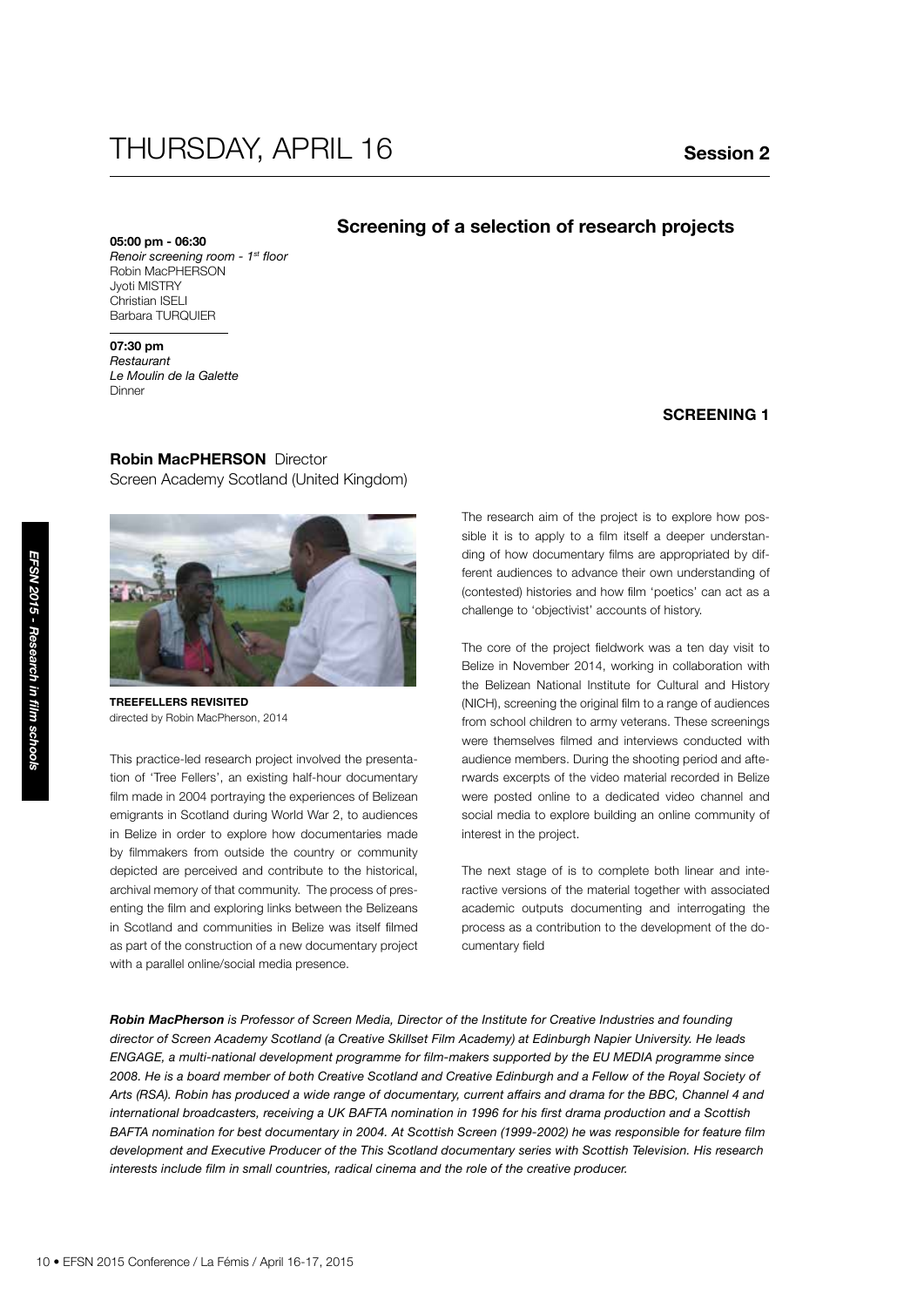### **SCREENING 2**

### **Jioty MISTRY** Associate Professor WITS School of Arts, University of Witwatersrand (South Africa)





**CINEMA IS WASTED ON CINEMA** by Nduka Mntambo **TRANSATLANTIC HAUNTING** by Kisto Lelliot

The two works that I will be showing draw from current WITS Film and Television PhD candidates research projects: Nduka Mntambo (African Modernities) and Kitso Lelliot (Transatlantic Hauntings). Their work brings together two research considerations that have been a preoccupation in film research for some time.

The first is the ubiquitous preoccupation with the technologies of the medium but in this case it is a matter of addressing the languages of film as an epistemic possibility for the production of knowledge. The second deals more directly with the context of an African past and present that is in conversation with the use of film as means to reimage and recreate histories that challenge the architecture of representation. Film as a medium and as a language is thus deployed to consciously imagine and create new epistemologies of experience with the aim to find ways to write the personal, repressed (or unofficial) narratives back into official narratives and representation. The appropriation of film language is therefore not viewed or considered as a "naturalized" system but the candidates work reflects the potential for film syntax to offer radical sematic reimaging's for African histories, narratives and experience.

The two works that are available for the screening are 5 minutes each; they are visual explorations of the research areas that the PhD candidates have explored thus far, and are parts (or sections) of larger works (that have yet to be completed).

*Jyoti Mistry's artistic practice moves seamlessly between filmmaking and installation art practices. She has made critically acclaimed narrative, documentary and experimental films. Mistry's installation work draws from cinematic traditions but is often re-‐ contextualized for galleries and museums that are outside of the linear cinematic experi*ence. Mistry has been an invited guest to teaching institutions internationally and to artist in residence programmes *in NYC, at California College of Arts, SACATAR (Brazil), and NIROX Foundation (Johannesburg).* 

*She has published widely on the topics of multiculturalism, identity politics, race and memory. We remember differ*ently: race, memory and imagination (2012) is a collection of essays inspired by her short film in which she explores *the complexity of racial identity in South Africa. Her PhD from New York University is in the field of Cinema Studies. Currently she is Associate Professor at the Wits School of Arts in Film and Television at the University of the Witwatersrand in Johannesburg, South Africa.*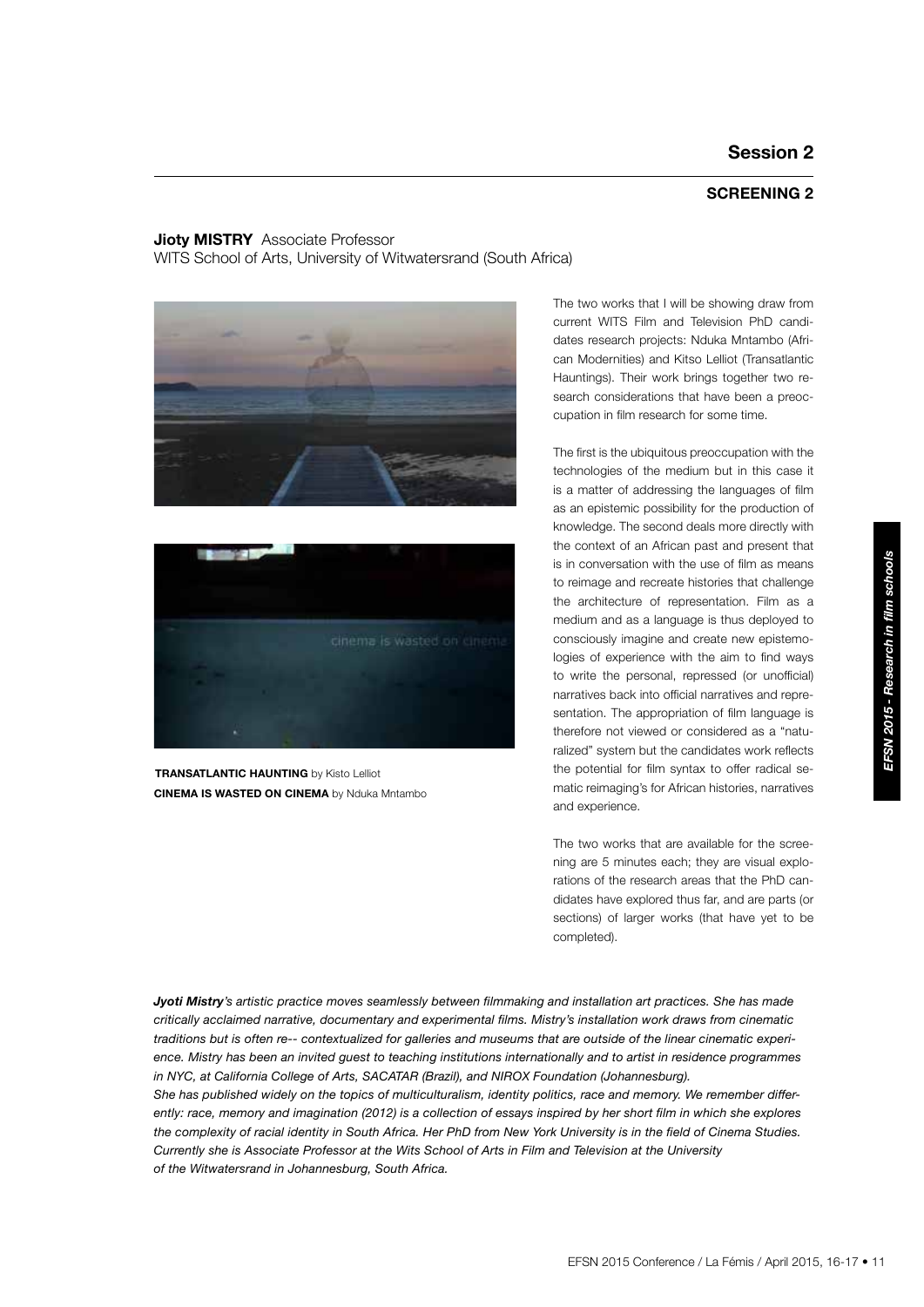# THURSDAY, APRIL 16

## **Session 2**

# **SCREENING 3**

#### **Christian ISELI** Professor

Zürcher Hochschule der Künste (Switzerland)



**BOXER** directed by Anna Furrer and Rafael Kistler, ZHdK 2015 (currently in post-prod.) 8 mins, 2K Scope HFR 96fps

#### **The trouble with motion**

12 • EFSN 2015 Conference / La Fémis *CHER 1981*<br>
12 • EFSN 2016 Conference / La Fémis / April 16-17, 2015<br>
12 • EFSN 2015 Conference / La Fémis / April 16-17, 2015<br>
12 • EFSN 2015 Conference / La Fémis / April 16-17, 201 In the technical development of cinema higher frame rates are widely discussed. Whereas 48 frames per second have been possible for quite some time in digital projection and were used by Peter Jackson in The Hobbit trilogy, the Digital Cinema Initiatives DCI proposes frames rates of up to 120 fps for 2K and up to 60 fps for 4K projection. In a pilot project, we are exploring the phenomena of motion representation in order to discuss production aesthetics in a larger context.

#### Key questions regarding HFR:

– Does the highly precise representation of reality inevitably lead to hyper realism or is it merely a question of viewing habits?

– Do higher frame rates prevent cinematic immersion?

– Do higher frame rates lead to different viewing patterns? – How do higher frame rates change the aesthetics of moving images?

– Do we need to adjust our means of acquiring images and our way of telling stories?

In 2014, we conducted a first series of HFR test screenings with 90 subjects using eye tracking. Afterwards a complete short film was shot at 96 fps (currently in postproduction). Final versions will be available at 96fps, 48fps, 24fps and variable frame rate. The comparison of these versions will be the basis or further artistic research.

*Christian Iseli is a Swiss filmmaker and professor at the Zurich University of the Arts (subject area film). He is Head of the research focus film and is also responsible for the graduate program for documentary filmmaking. Iseli graduated in History from the University of Berne before becoming both a documentary filmmaker and cameraman. Later in his career, he also worked as a film editor. Iseli has been teaching at the Zurich University of the Arts since the mid-nineties. He has been involved in research activities for the last three years.*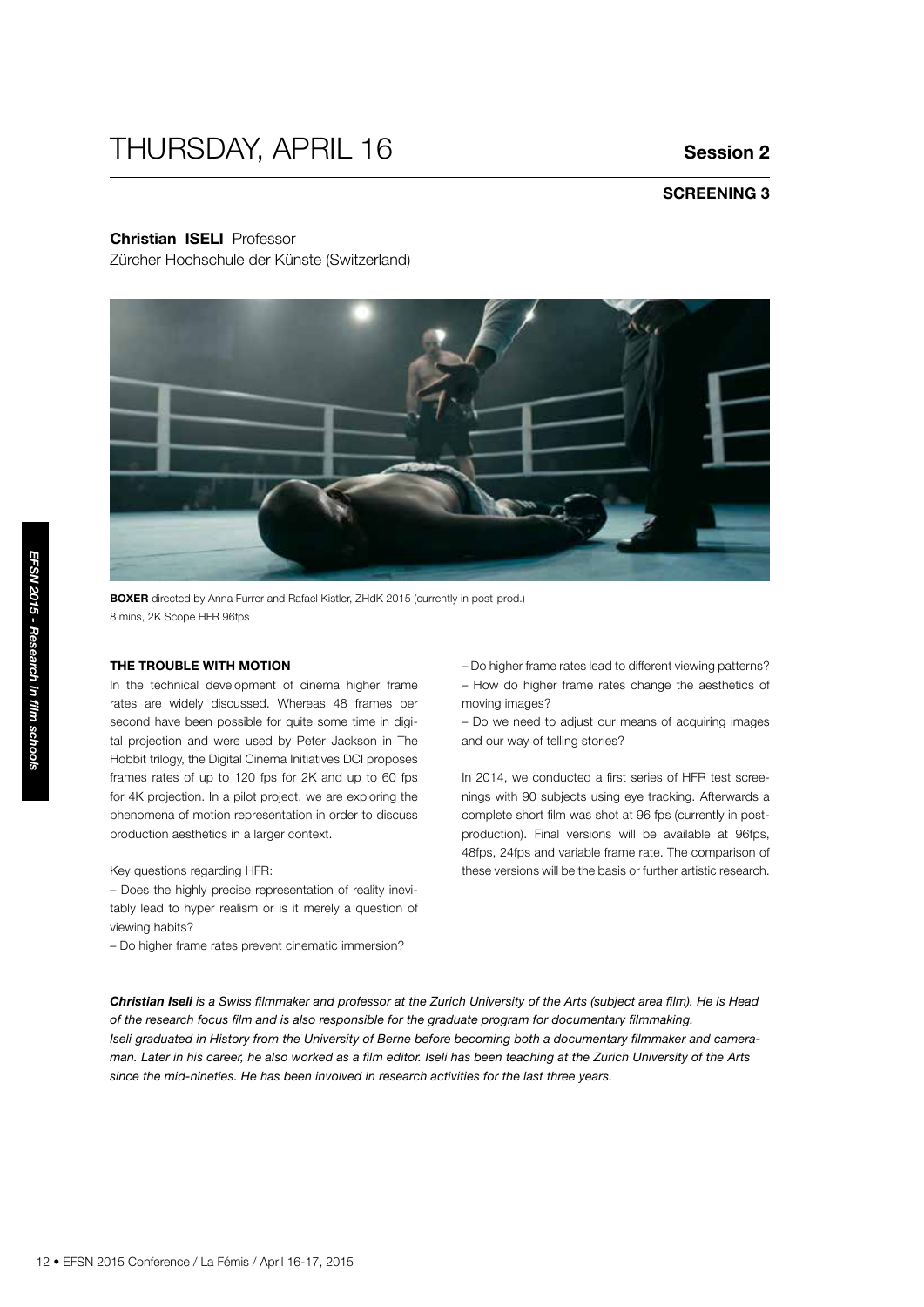### **SCREENING 4**

**FILMOGRAPHIE : PIERRE LHOMME** directed by the cinematography students of

La Fémis, 2015

### **Barbara TURQUIER** Head of Research La Fémis (France)



In 2014, La Fémis lauched a program of oral archives involving interviews with leading figures of the film industry, in collaboration with the French Cinémathèque, entitled "Filmographies". Every year, a group of students take on the preparation, shooting and editing of a long interview, under the supervision of an academic. In the preparation stage, they research the person's complete filmography and bibliography, and prepare the questions for the interview. The pedagogical aim is to contribute to the students' knowledge of their trade's history, to teach research methods and to create a great opportunity for dialogue with an illustrious peer. After completion, all archives enter the collections of the French Cinémathèque, which is in charge of its circulation in its research facility and exhibitions. In 2014, Pierre Lhomme, Director of Photography for such filmmakers as Chris Marker, Jean Eustache or Jean-Pierre Melville, was interviewed by students of the Cinematography department: a very short extract of this 10-hour long interview is screened today. In 2015, interviews were conducted with Continuity woman Sylvette Baudrot and DoP Ricardo Aronovich.

*Barbara Turquier has been Head of Research at La Fémis since 2014. She is in charge of developing research activities and partnerships, and overseeing La Fémis participation to the "SACRe" doctoral program. After studying English literature at Ecole normale supérieure de Lyon and UC Berkeley, she obtained a PhD in 2012 with a disseration on the American avant-garde cinema of the 1960s and 1970s. She has taught at Paris Diderot University and Paris Est Créteil University. She has directed documentaries for radio channel France Culture and worked as a documentary film production assistant. She was previously employed at Centre national du cinema et de l'image animée (CNC). She is the author of several publications on experimental and animation cinema, and on the relationship between architecture and film.*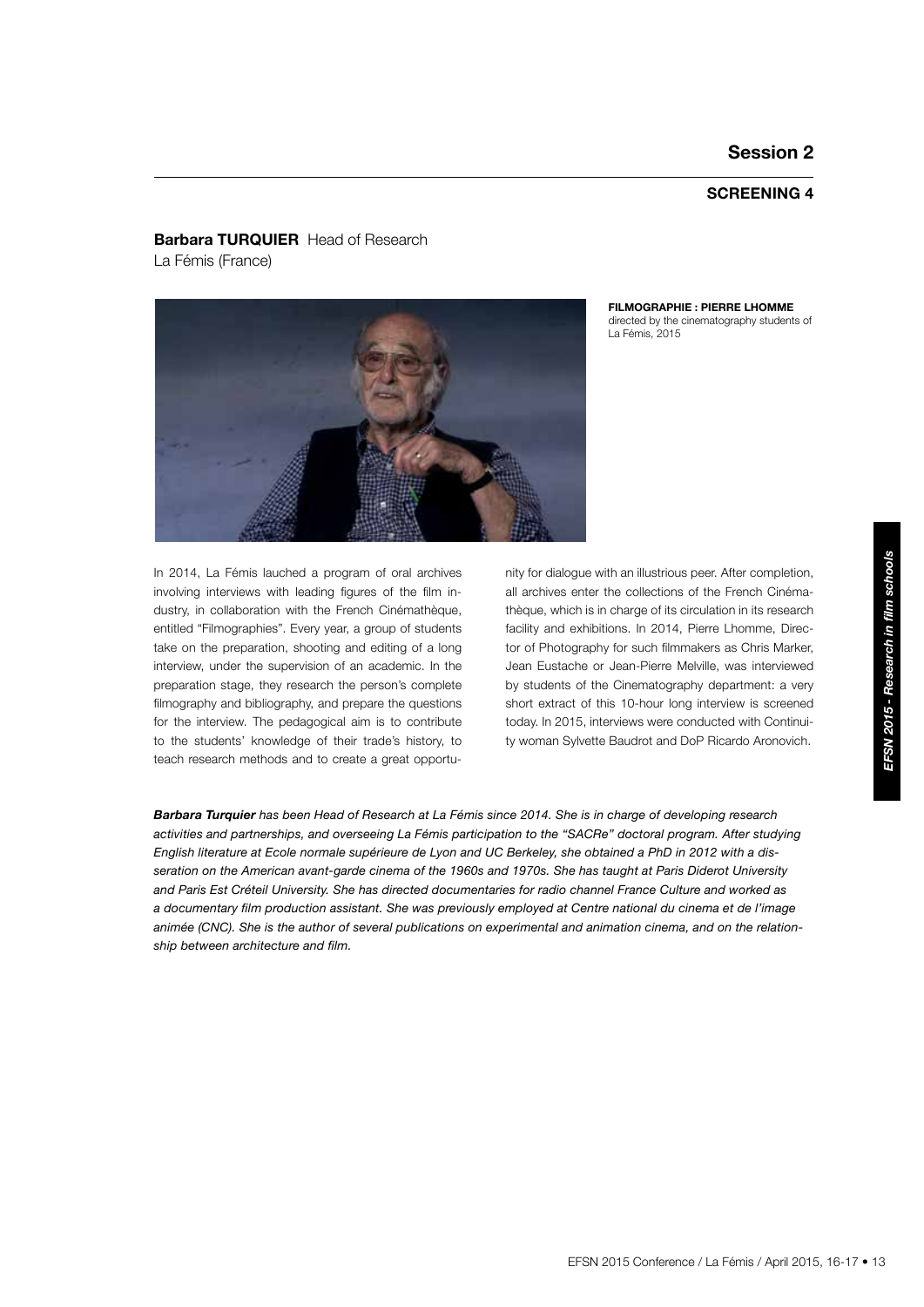**09:30 am - 11:30 am** *Classroom 1 - 1st floor* Mieke BERNINK Fredrik GRAVER

**11:30 am - 12:00 pm** *1st floor lobby* coffee break

**12:00 pm - 01:00 pm** *Classroom 1 - 1st floor* Nadeije LANEYRIE-DAGEN

**01:00 am - 02:00 pm** *Cafeteria - Ground floor* Lunch

# **Artistic research in Master's and PhD degrees: a European model?**

This panel deals with degrees specifically designed around research, notably artistic or practice-based PhD. How are the programs built? What conceptions of artistic research are promoted? How to best train students, fund artistic projects, have their expertise recognized? What are the professional goals of these degrees? How has their recognition evolved?

### **Mieke BERNINK** Lector, Head of the Master's department Nederlandse Filmacademie (Netherlands)

**Nieke BERNINK** Lector, Head of the Nederlandse Filmacademie (Netherlands) in Film Academy offers not just a four seed a two year international Master's sof programme for a limited group of film-<br>makers and attical propert Since March 2009 the Netherlands Film Academy offers not just a four year bachelor programme but also a two year international Master's programme for a limited group of filmmakers and artists from other fields, all with a few years of professional experience under their belt. From the start the programme was conceived around the notion of research, and more specifically 'artistic research in and through film'. In the presentation the focus will be on this notion of artistic research and its 'translation' into a two year programme.

In its particular take on artistic research, the Film Academy takes full advantage of the fact that Dutch art schools are not part of academia and therefore not obliged to fit in with the demands, and restraints, that universities put on research. Similarly, when broadening out the practice of and focus on research to both the bachelor programme and the Film Academy in general, the Academy seeks to develop its own strategy, from within the everyday practice of the school. Thus the recently initiated 'innovation Lab' functions as a

playground or experimental space for short term practical research projects by teachers - leading to new ideas for the school's curriculum - for investigations done by artists in residence - working together with students - or for more extensive technologically driven research, executed together with partners from the film and media industry and other research institutes.

*In 2008 Mieke Bernink was invited by the Netherlands Film Academy to develop and set up a Master's programme at the Academy. Having worked for several years as film critic and chief editor of a cinema journal and subsequently as head of the film and media department of the national Council for Culture – an advisory body to the Dutch government – she was appointed Head of Research ('lector') at the Film Academy. In this capacity she runs the international Master's programme, but is also responsible for conceptualizing, developing and implementing the so-called Innovation Lab and its research initiatives by teachers, artists in residence and bachelor students.*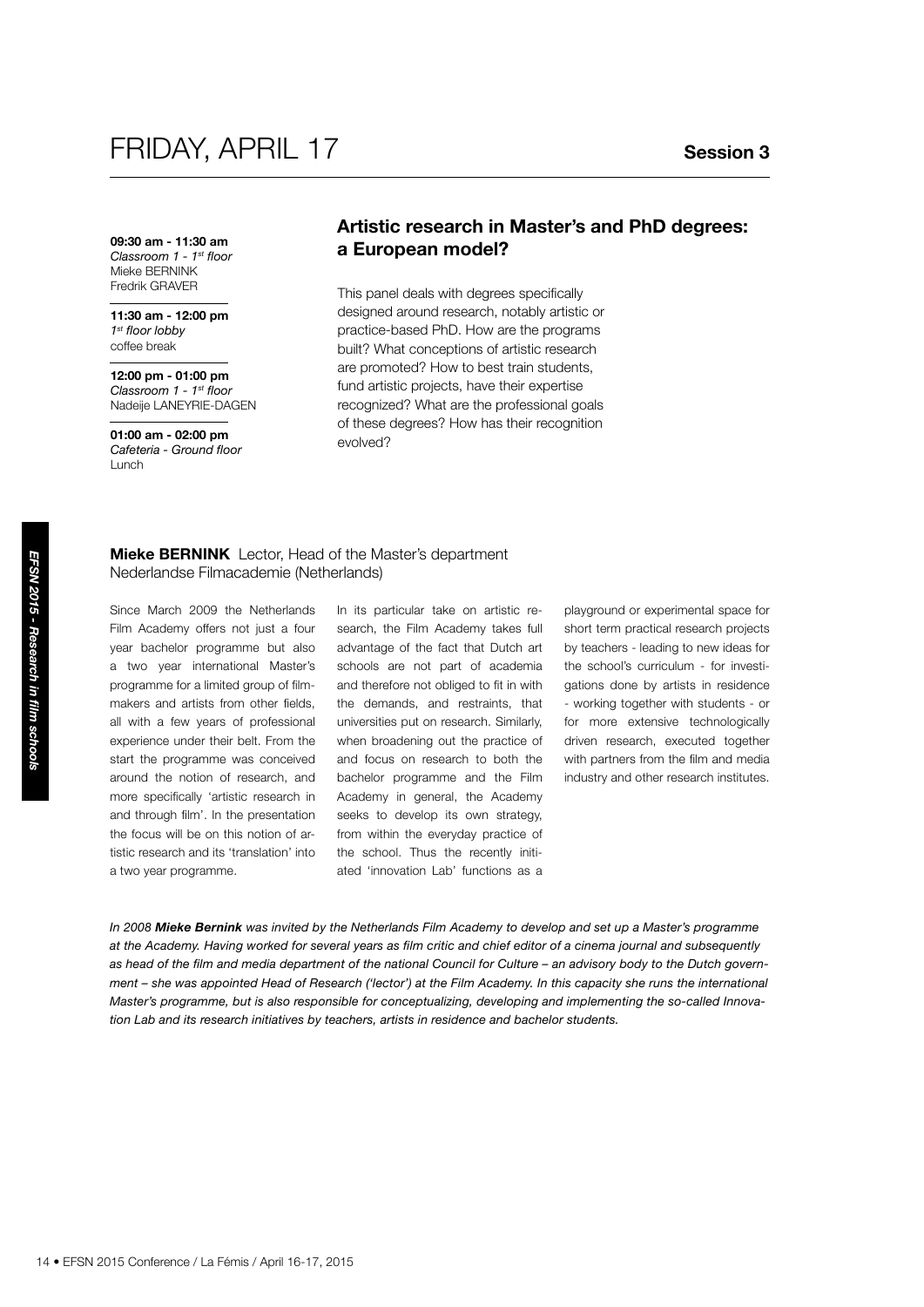#### **Fredrik GRAVER** Head of studies Den Norske Filmskolen (Norway)

In 1995, the Norwegian government granted artistic research status as a parallel to academic research in the higher education system in Norway. This gave room for the development of artistic research within the artistic education community independent of academic theoretical programmes, and led to the establishment of the national Programme for Artistic Research in 2003, which organises and funds the Fellowship Programme for PhD-level artistic reseach in visual arts, music, film, design and perform-

ing arts. In addition, PAR funds a Project Programme, which funds artistic research projects at a senior and institutional level. The Norwegian Film School has been a member of PAR since the beginning, and has seen 3 fellows successfully complete the programme; two screenwriters and one director. At this present time, NFS has one candidate in the Fellowship Programme and three projects funded through the Project Programme. Recent changes to the Fellowship Programme open for greater possibilities

of admission for fellowship candidates with alternate sources of funding, and NFS expects to have another candidate join the programme in 2015. This presentation will give a brief introduction to PAR and the place of artistic research in the strategic thinking of NFS, some of the current debates around artistic research in Norway, and take a closer look at two cases: director Trygve Allister Diesen and cinematographer Cecilie Semec.

*Fredrik Graver has been the Head of Studies at the Norwegian Film School in Lillehammer since 2009, coming to the post with a varied background in education, film, theatre and arts administration. As Head of Studies, Graver is, among other things, responsible for the day-to-day progression of the students through NFS programmes, and works closely with the Dean of the school and the teachers in the various departments to ensure the continued quality of the education.* 

*With a background that includes The Canadian Film Centre and Vancouver Film School, Graver examines the ways in which film schools teach, and in particular the way we nurture individual artistic talent in a collaborative art form. He also investigates the potential uses of new technology in higher education in general, and in the arts academy in particular. This will hopefully lead towards the establishment of a pedagogic training programme for filmmakers who teach in film schools.*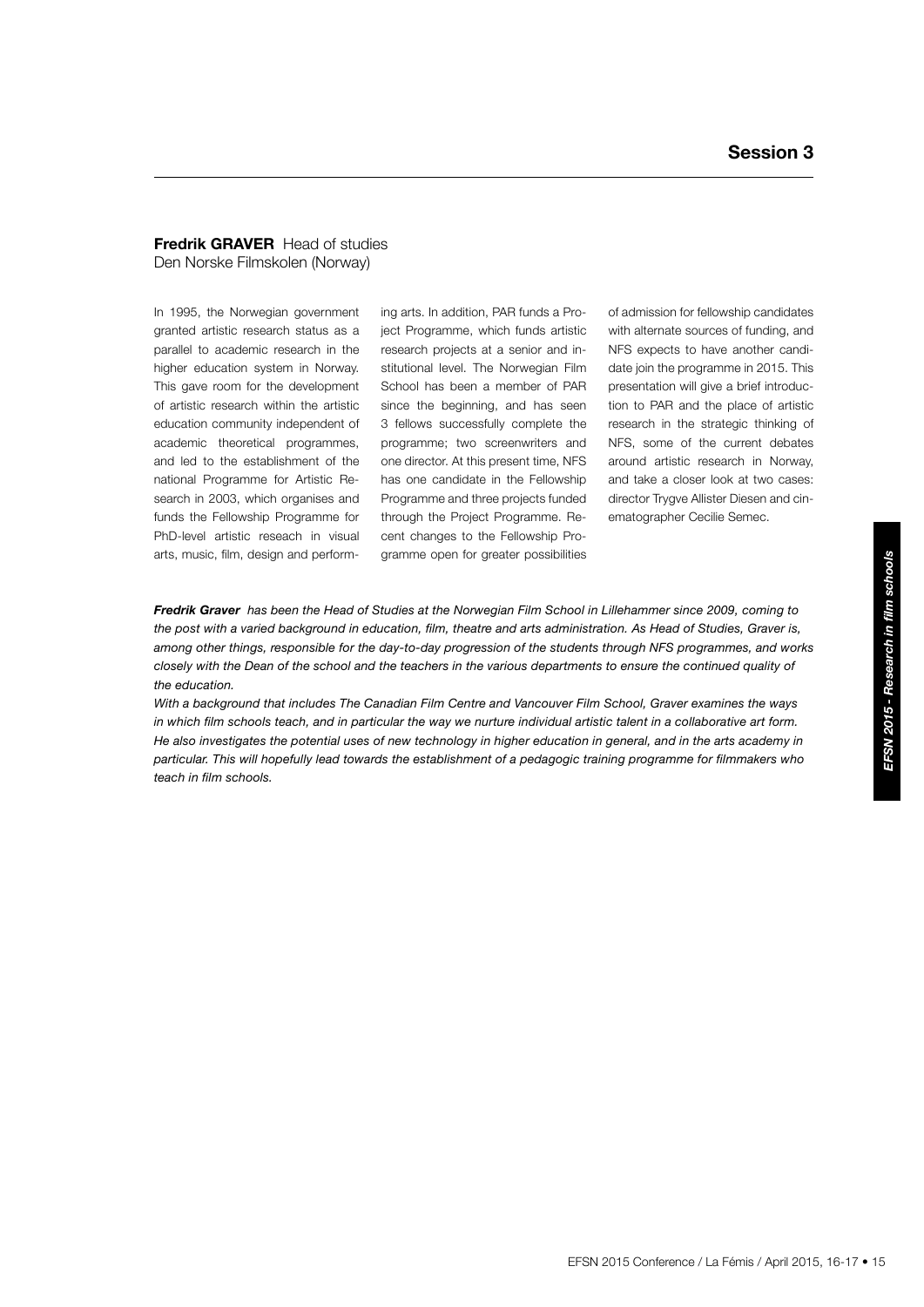# **Artistic research in Master's and PhD degrees: a European model?** (follow up)

**Nadeije LANEYRIE-DAGEN** Professor, Head of the "SACRe" doctoral program Ecole Normale Supérieure, Paris Science & Lettres Research University (France)

Artistic Research in the "SA-CRe" PhD

In 2012, an experimental PhD program called "SACRe" (for "Sciences, Arts, Creation and Research") was created at PSL Research University, involving 5 major art schools in Paris and the Ecole normale supérieure. Today, this program comprises 31 students, among which 25 "artists" – who practice various arts (filmmaking, stage direction, musical composition, design, artistic practices…) and 6 "theoreticians" – whose more academic dissertation deals with the arts. The students receive a monthly salary during three years. They are recruited on the basis of three criteria : their excellence (artistic or academic for theoreticians) ; their desire to embark on a long term project with a coherent subject ; and their ability to have a dialogue with fellow students from other disciplines. Our utopian model is the Bauhaus or the Black Mountain College, and the "reunion of the arts". The body of the PhD consists of the artistic work, which is presented publicly, and what we call the "portfolio", a written text, whose presentation can be formally creative, but which must address such issues as : "Why did I choose this hypothesis ?" ; "What are my references?" ; "What is my position on the question, where do my work and my ideas place me ?"; "What are my methodology, protocols and tools?" ; and finally "what "results" did I obtain?" The PhD is defended before a jury composed of three scholars and three artists. The process of the defense is in compliance with the French academic habits, but the portfolio is completed by a presentation of a body of works, in the form of an exhibition, a screening, a concert, etc.

16 **examples and the conference of the students**, among which 25 "artists" Conference and time ing, stage direction, musical compositions... In line's particular time, design, artistic practices...) and line's the demic d *Nadeije Laneyrie-Dagen is a History of Art Professor at Ecole Normale Supérieure in Paris. She is a specialist of the Renaissance, but also of long-term comparative studies. She has written many books, either thematic ones (L'invention du corps, Flammarion, 1998), monographies (Rubens, Hazan), or books intended for a general readership (How*  to Read Paintings, Chambers Art Library, 2004 - an insight into the creative and technical processes involved in the *creation of a painting ; L'histoire de l'art pour tous, Hazan, 2010). With Georges Vigarello, she curated the ongoing exhibition La Toilette, Naissance de l'intime at the Marmottan-Monet Museum in Paris (Bathing, The Birth of Intimacy,*  Paris, Hazan, 2014). Since 2012, she has been joint director of the "SACRe" PhD program, together with Emmanuel *Mahé.*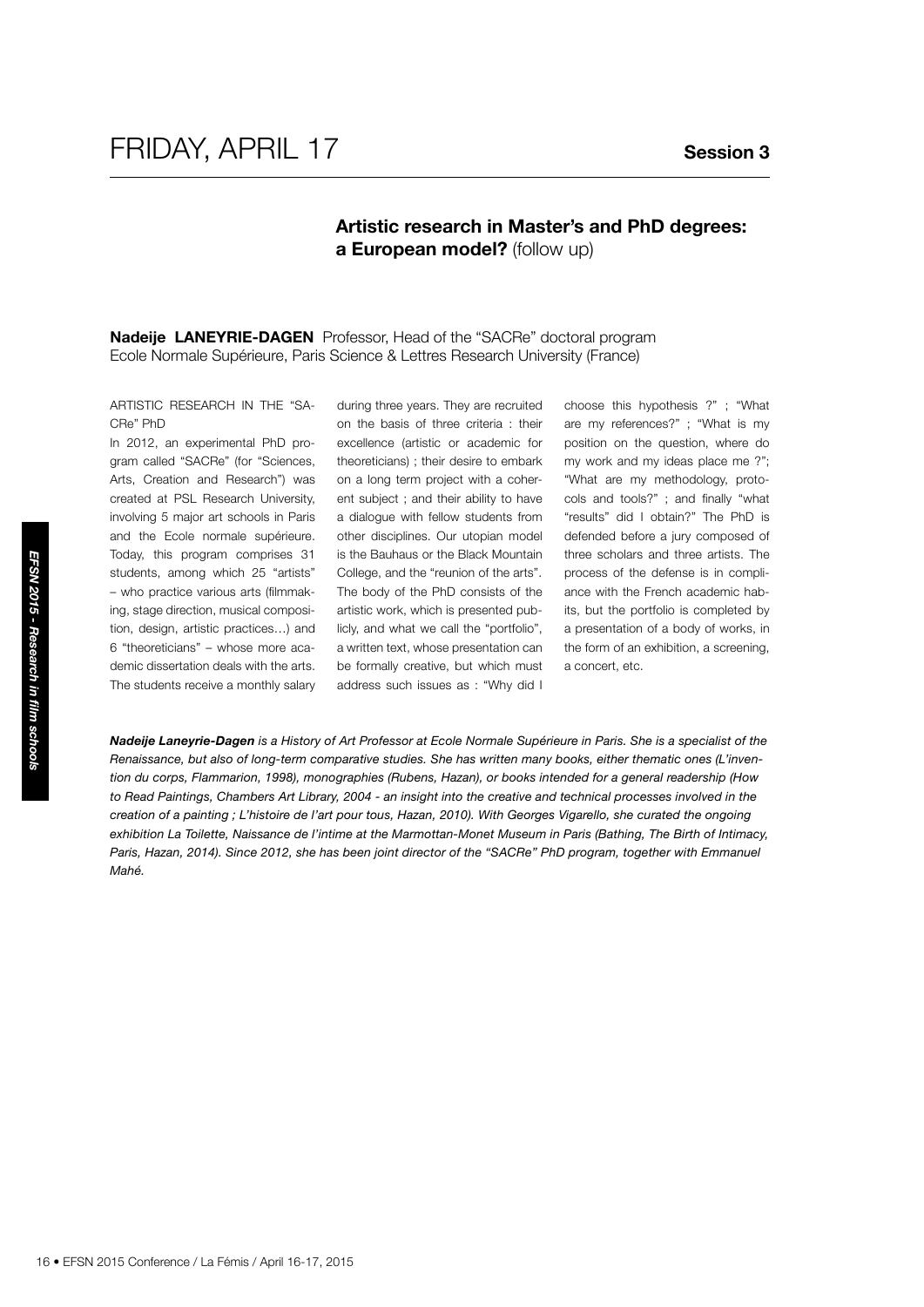**02:00 pm - 03:00 am** *Classroom 1 - 1st floor* Manuel José DAMáSIO

**03:00 am - 03:30 pm** *1st floor lobby* coffee break

#### **03:30 am - 06:00 pm** *Classroom 1 - 1st floor* Michael WEDEL Lewis PAUL Closing words

# **from 07:30 pm**

*Le BAL* visit of the Mark Lewis exhibit and goodbye drink

# **The uses of research**

In a context where research increasingly needs to justify its relevance, both economically and socially, and to be evaluated in multiple ways, how can we meaningfully approach some of the "uses" of research in film schools? This panel explores how research involving the arts can yield results that have scientific, social or economic relevance. It deals with programs involving technical applications, notions of social outreach, as well as issues dealing with the circulation of research productions (publication, exhibition, broadcasting, patents...)

### **Manuel José Damásio** Head of the Film and Multimedia Department Universidade Lusófona de Humanidades e Tecnologias (Portugal)

DISSEMINATING RESEARCH IN FILM and media arts: a proposal The Evaluation of impact constitutes a core element of research activities. All researchers today are urged more and more to produce research outcomes that have an impact in society and that

are highly disseminated. Artistic fields are also slowly starting to feel this pressure. In the field of film and media arts research, there is very few experience of collaborative research, and examples of publishing and discussion venues outside the anglo-saxon

world are scarce. The present proposal deals with the presentation of a new proposal for an on-line journal – international journal of film and media arts – and its scope; publishing policies and relevance for European research.

**Manuel José Damásio** *is the Head of the Film and Multimedia Department at Universidade Lusófona de Humanidades e Tecnologias (ULHT) in Lisbon, Portugal. He holds a PhD from Universidade Nova de Lisboa and gained his tenure in 2011 from Minho University in Portugal. He has worked both as a trainer, consultant and producer in the audiovisual industry at a European and international level and also has a strong past experience as head researcher and project manager in several national and European research and development projects. He is the author of three books and more than 50 book chapters and papers in international refereed journals.*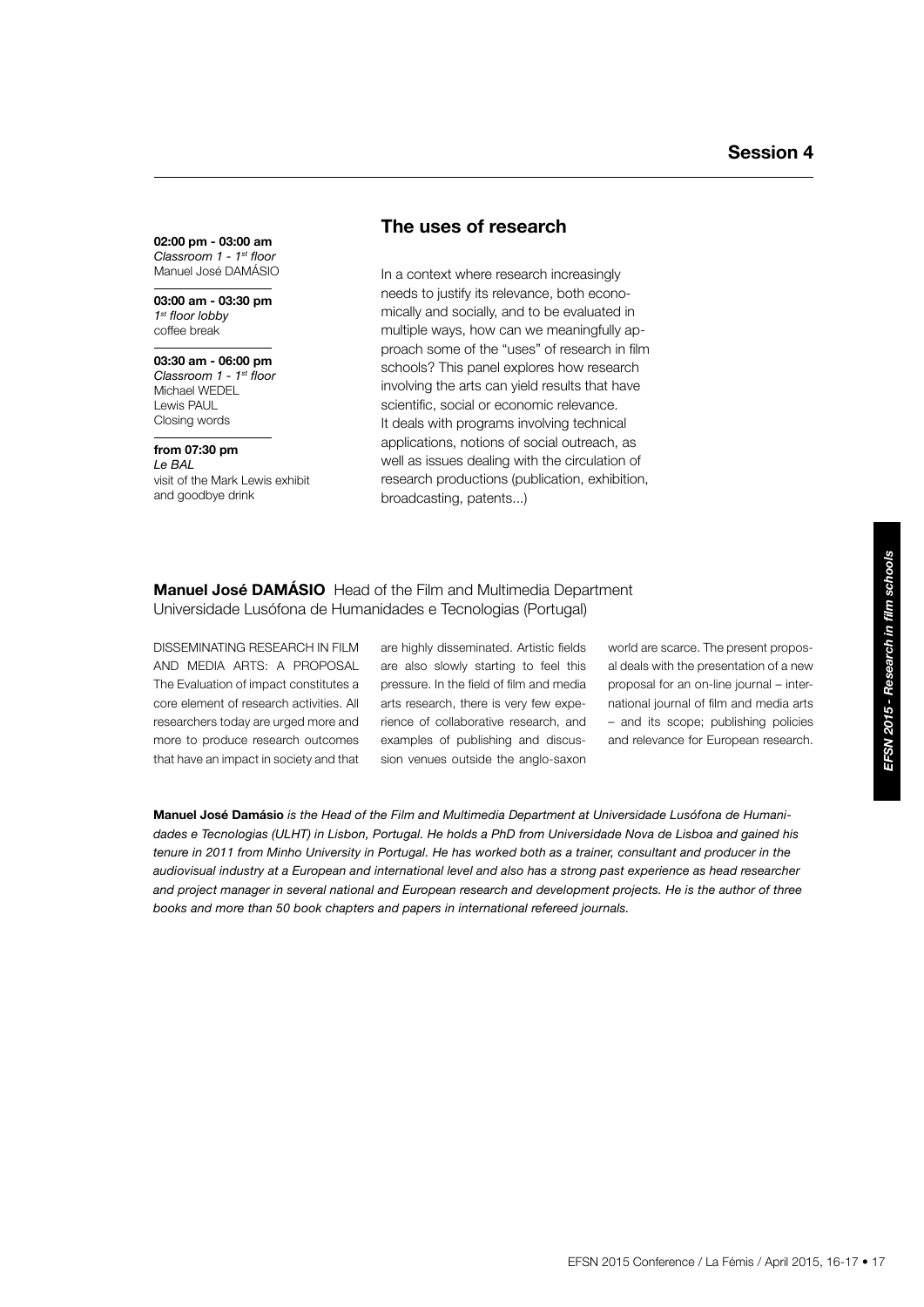### **The uses of research (Follow up)**

### **Michael WEDEL** Vice President for Research Filmuniversität Babelsberg Konrad Wolf (Germany)

Immersive Media and Film Heritage Research at the Film University Babelsberg KONRAD WOLF

My presentation will give a brief outline of the scope of the research activities at the Film University Babelsberg KONRAD WOLF, which consist of academic research in film and media studies, technological research and development as well as artistic research. The specific focus will be

put on two areas: on the one hand, technological development / applied research projects involving immersive media technologies (digital 3D, film production for 180° projections) and locative sound systems (Wellenfeldsynthesis), on the other hand on preservation and heritage projects (exhibitions, film programmes, DVD editions) in cooperation with the Film Museum Potsdam which became part of our university in 2011. For both research

areas I will address the connections to our teaching and study programmes, the output in student films, the terms of cooperation with external partners such as private companies, right holders and heritage institutions, and the strategic relevance of these types of research in terms of public visibility and regional networking effects.

dia studies, technological research in evel as artistic<br>
and development as well as artistic Port<br>
research. The specific focus will be<br> **Michael Wedel is Professor of Media Histo**<br> **Michael Wedel is Professor of Media Hi** *Michael Wedel is Professor of Media History and Vice-President for Research at the Film University Babelsberg KONRAD WOLF. He is currently also acting director of the Brandenburg Centre for Media Studies (ZeM) and was from 2011-2014 co-director of the Film Museum Potsdam. Between 2005 and 2009 he was Assistant Professor for*  the History and Theory of Media and Culture at the University of Amsterdam. He has published widely on the history *German, European and American Cinema as well as on film theory and analysis, media aesthetics and technology*  and the history and culture of serial television. Among his most recent publications are books on the history of the *German musical film (2007), Asta Nielsen (2009), Konrad Wolf (2009), Dominik Graf (2012), early film adaptations of the Titanic disaster (2012) and a crisis historiography of the German cinema (2011). He is currently working on two books, one on Hollywood war films (with Thomas Elsaesser) and one on the cinema of Tom Tykwer.*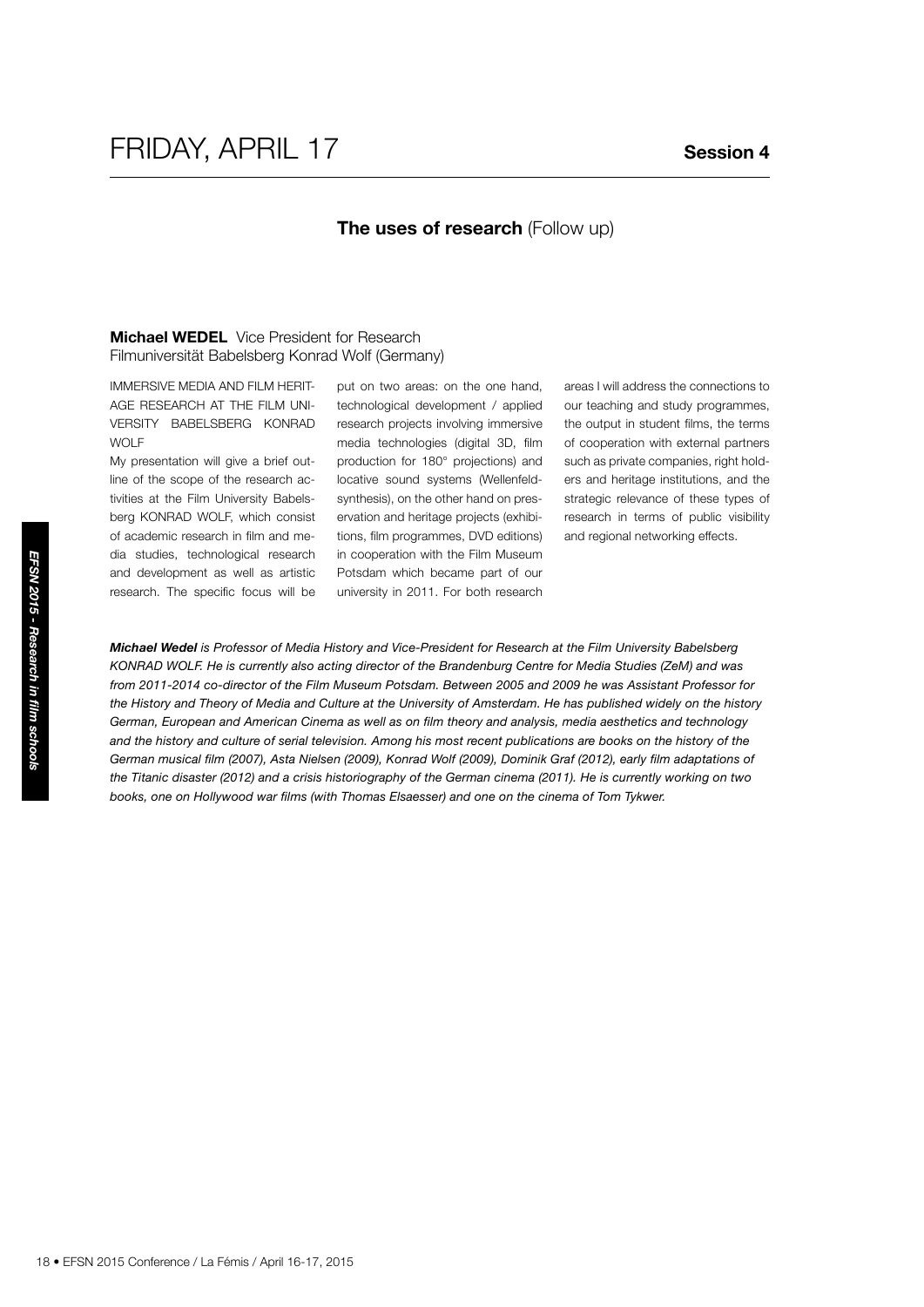#### **Lewis PAUL** Senior Lecturer Northern Film School at Leeds Beckett University (United Kingdom)

The importance of the personal narrative in research: Overview of school research examples and CINAGE case study.

The Northern film school at Leeds Beckett University UK has a history in drama production and a developing reputation within documentary production and experimental film. The staff within the school support film production in a wider creative social infrastructure of the creative arts.

The nature of research activity within the school although represented in traditional research papers, Journal articles, books etc. is also concerned to place the activity of research firmly within the practice of filmmaking.

The culture of the school allows for and encourages the engagement with the creative messiness (in possible research terms) in how we might consider overlaps between filmmaking and contemporary art.

The importance of considering the personal narrative in the widest framework within research and film research in particular has been one of

many strategies employed within the research of the Northern Film School. There are as you would imagine many other areas of research activity in the Northern Film School that take a different approach and adopt different research methodologies. The personal narrative has however proved to be a useful one in developing larger and more complex research projects. The expertise it generates has allowed the school scope in supporting the CINAGE research project, which will also be presented.

Lewis Paul joined the Northern Film School, UK, in 2000. He led the development of the BA programme within the *school alongside the established MA programme and teaches Experimental Film and Critical Practice within the BA and MA programmes. Lewis oversees the Doctorate programme within the Film school working alongside the university research office that support Doctorate level study.*

*Lewis is particularly interested in the intersections between film and contemporary art, and research and practice. His recent Doctoral research was completed in 2014 when he was awarded a Professional Doctorate in Fine Art from the University of East London, UK. Lewis produces films, photographic work and sculptural objects that consider a broad historical relationship between class (working men), family and forms of gender representation. His work has been exhibited in the UK and internationally.* 

*Prior to joining the Northern Film School, in addition to his own practice Lewis worked in a range of postproduction roles, working as a freelance editor for artist's film and video, and as an online editor. Lewis also worked as a broadcast camera, sound recordist and editor at the London college of Fashion UK, supporting Fashion broadcasting strands.*

Lewis completed the influential Electronic Imaging Postgraduate Programme at Duncan of Jordanstone College of *Art and Design, University of Dundee, UK and a BA (Hons) in Mixed Media Art at the University of Westminster, UK. Lewis is also a qualified aeronautical engineer.*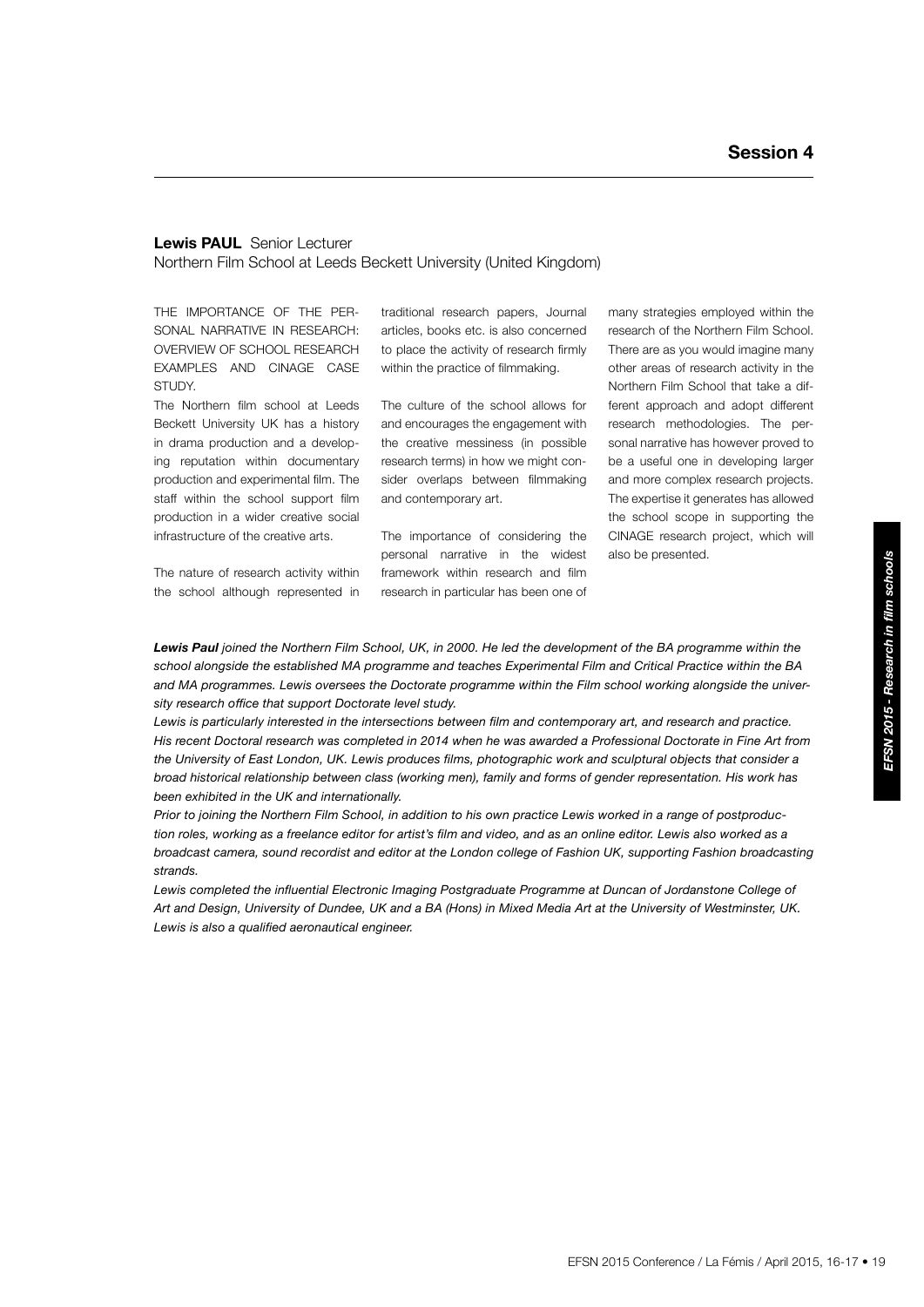| 20 · EFSN 2015 Conference / La Fémis / April 16-17, 2015 |                                                         | EFSN 2015 - Research in film schools |                                                                                                                        |                                  |
|----------------------------------------------------------|---------------------------------------------------------|--------------------------------------|------------------------------------------------------------------------------------------------------------------------|----------------------------------|
| <b>COUNTRY</b>                                           | ORGANISM                                                | <b>PARTICIPANT</b>                   | TITLE                                                                                                                  | E-mail                           |
| <b>ALBANIA</b>                                           | Academy of Film & Multimedia Marubi                     | Kujtim CASHKU                        | Rector                                                                                                                 | kujtim@afmm.edu.al               |
| <b>AUSTRALIA</b>                                         | Griffith Film School                                    | Herman VAN EYKEN                     | Professor / CILECT, Chair of CAPA                                                                                      | h.vaneyken@griffith.edu.au       |
| AUSTRIA                                                  | Filmakademie Wien - UMDK                                | Kerstin PARTH                        | Univ. Ass. Mag.                                                                                                        | parth@mdw.ac.at                  |
| <b>AUSTRIA</b>                                           | Filmakademie Wien - UMDK                                | Claudia WALKENSTEINER-PRESCHL        | Head of Institute                                                                                                      | Walkensteiner-preschl@mdw.ac.at  |
| <b>BELGIUM</b>                                           | RITS School of Arts                                     | Bert BEYENS                          | Professor / President of GEECT                                                                                         | bert.beyens@telenet.be           |
| <b>BELGIUM</b>                                           | KASK School of arts, University College Ghent           | Hilde D'HAEYERE                      | Coordinator of the master program Film                                                                                 | hilde.dhaeyere@hogent.be         |
| <b>COLUMBIA</b>                                          | Film School of National University                      | Javier OLARTE                        | Professor                                                                                                              | jsolartet@unal.edu.co            |
| CZECH REPUBLIC                                           | FAMU                                                    | Pavel JECH                           | Dean                                                                                                                   | pavel.jech@famu.cz               |
| <b>DENMARK</b>                                           | The National Filmschool of Denmark                      | Arne BRO                             | Head of TV Department                                                                                                  | abr@filmskolen.dk                |
| <b>DENMARK</b>                                           | The National Filmschool of Denmark                      | Vinca WIEDEMANN                      | Director                                                                                                               | vwi@filmskolen.dk                |
| ECUADOR                                                  | Universidad de las Artes                                | Ramiro NORIEGA                       | Rector                                                                                                                 | ramironoriega@gmail.com          |
| FINLAND                                                  | ARCADA                                                  | Jan NALS                             | Head of scriptwriting                                                                                                  | jan.nals@kolumbus.fi             |
| FINLAND                                                  | ELO Film School, Aalto University, Helsinki             | Kirsi RINNE                          | Research coordinator                                                                                                   | kirsi.rinne@aalto.fi             |
| <b>FRANCE</b>                                            | ENS Louis Lumière                                       | Michèle BERGOT                       | International Affairs Head                                                                                             | m.bergot@ens-louis-lumiere.fr    |
| <b>FRANCE</b>                                            | ENS Louis Lumière                                       | Giusy PISANO                         | Professor                                                                                                              | giusy.pisano@gmail.com           |
| <b>FRANCE</b>                                            | ENS / "SACRe" doctoral program, PSL Research University | Nadeije LANEYRIE-DAGEN               | Professor, Head of the "SACRe" doctoral program                                                                        | nadeije.dagen@ens.fr             |
| <b>FRANCE</b>                                            | Ministry of Culture and Communication                   | Carole ALEXANDRE                     | Deputy Head of Department for Higher<br>Education, Service for the Coordination of<br>Cultural Policies and Innovation | carole.alexandre@culture.gouv.fr |
| FRANCE                                                   | CNC - Centre national du cinéma et de l'image animée    | Valentine ROULET                     | Head of the Creation Department                                                                                        | valentine.roulet@cnc.fr          |
| <b>FRANCE</b>                                            | La Fémis                                                | Pascale BORENSTEIN                   | Head of International Affairs                                                                                          | p.borenstein@femis.fr            |
| <b>FRANCE</b>                                            | La Fémis                                                | Marc NICOLAS                         | General Director                                                                                                       | marc.nicolas@femis.fr            |
| <b>FRANCE</b>                                            | La Fémis                                                | Frédéric PAPON                       | Head of Studies                                                                                                        | f.papon@femis.fr                 |
| <b>FRANCE</b>                                            | La Fémis                                                | Barbara TURQUIER                     | Head of Research                                                                                                       | b.turquier@femis.fr              |
| GERMANY                                                  | Film University Babelsberg KONRAD WOLF                  | Michael WEDEL                        | Professor, Vice President for Research                                                                                 | m.wedel@filmuniversitaet.de      |

# anne x

# **List of participants**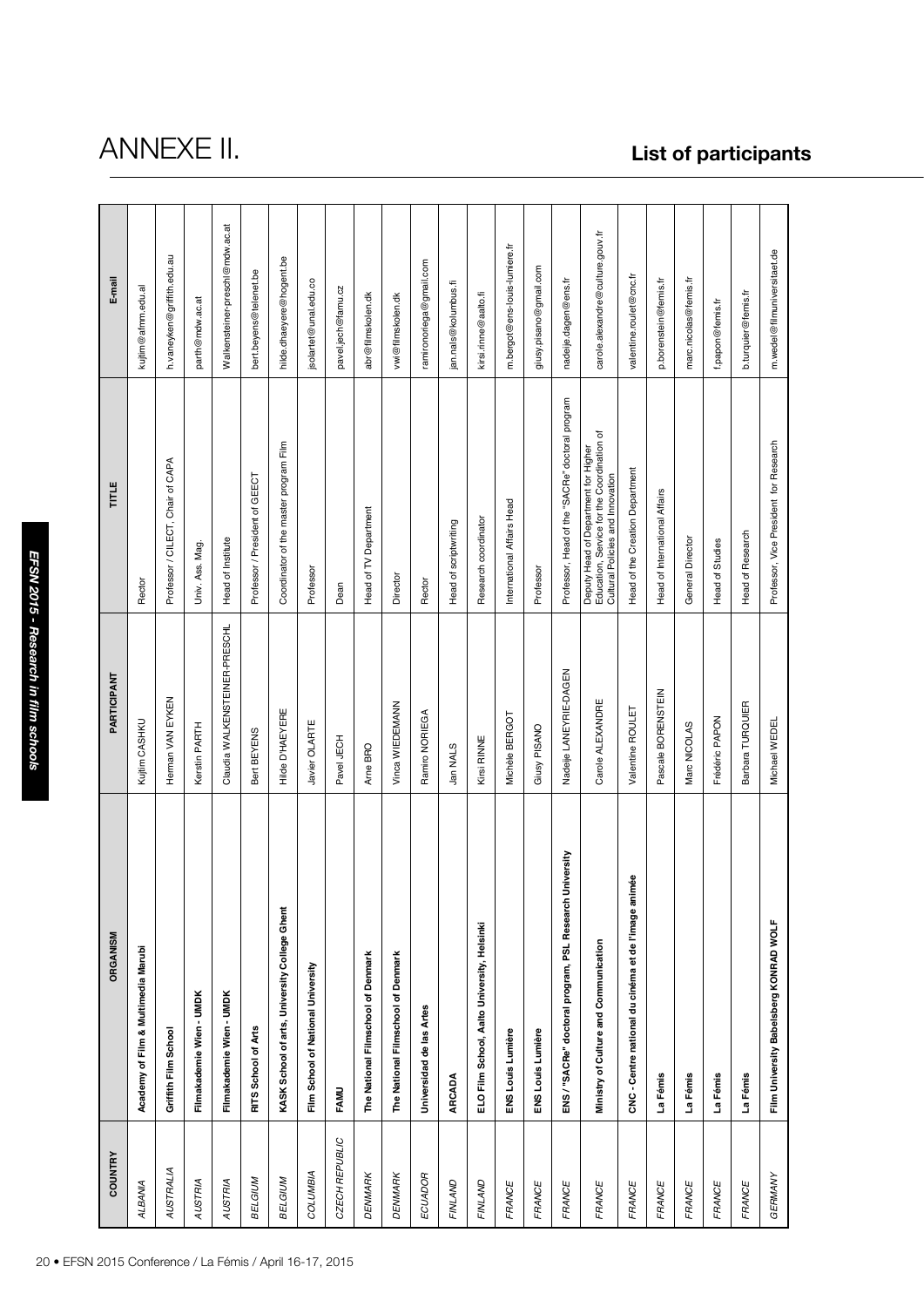| ī             |
|---------------|
|               |
|               |
|               |
|               |
|               |
|               |
|               |
|               |
| l<br>ŀ        |
|               |
|               |
|               |
|               |
|               |
| ı             |
| d             |
| j             |
| l             |
| ſ             |
| I<br>֡֡֡֡֡֡֡֡ |
| Į<br>ı<br>ׇ֠  |
|               |
| ſ             |
|               |
|               |
|               |
|               |
| ì             |
| ı             |

| GERMANY            | IFS Internationale Filmschule Köln                                            | Simone STEWENS           | Chief Executive Director                          | s.stewens@filmschule.de            |
|--------------------|-------------------------------------------------------------------------------|--------------------------|---------------------------------------------------|------------------------------------|
| <b>RELAND</b>      | The National Film School at IADT                                              | Donald Taylor BLACK      | Director                                          | donald.taylorblack@iadt.ie         |
| <b>TALY</b>        | Scuola nazionale di cinema / Centro Sperimentale di Cinematografia            | Roberto PERPIGNANI       | <b>Head of Editing</b>                            | robertoperpignani@tiscali.it       |
| <b>TALY</b>        | Scuola nazionale di cinema / Centro Sperimentale di Cinematografia            | Caterina D'AMICO         | Dean                                              | caterina.damico8@gmail.com         |
| LEBANON            | Un. de Balamand<br>Film School - Academie Libanaise des Beaux-Arts            | Ghassan KOTEIT           | Assistant director                                | ghassan@ghassankoteit.com          |
| <b>NETHERLANDS</b> | Netherlands Film Academy                                                      | Mieke BERNINK            | Lector, Head of the Master's department           | mieke.bernink@ahk.nl               |
| <b>NORWAY</b>      | The Norwegian Film School                                                     | Fredrik GRAVER           | Head of studies                                   | fredrik.graver@hil.no              |
| PORTUGAL           | Instituto Politécnico de Lisboa - Escola Superior de Teatro e Cinema          | José BOGALHEIRO          | Vice President, Director of the Cinema Department | jbogalheiro@estc.ipl.pt            |
| PORTUGAL           | Universidade Lusófona de Humanidades e Tecnologias                            | Manuel José DAMÁSIO      | Head of the film and multimedia department        | mjdamasio@ulusofona.pt             |
| <b>SINGAPORE</b>   | The Puttnam School of Film                                                    | Gisli SNAER              | Head                                              | gisli.snaer@lasalle.edu.sg         |
| <b>SLOVAKIA</b>    | Academy of Performing Arts (VSMU) - Faculty of Film and Television            | Barbara HARUMOVÁ HESSOVÁ | Head of Internationals Affairs                    | hessova@vsmu.sk                    |
| SOUTH AFRICA       | WITS School of Arts: Film and Television - University of the<br>Witwatersrand | Jyoti MISTRY             | Associate Professor                               | jyoti.mistry@wits.ac.za            |
| SWEDEN             | Valand Academy - University of Gothenburg                                     | Klara BJÖRK              | Head of Film Unit, Deputy Head                    | klara.bjork@akademinvaland.gu.se   |
| SWEDEN             | Valand Academy - University of Gothenburg                                     | Linda STERNÖ             | Senior Lecturer                                   | linda.sterno@akademinavaland.gu.se |
| SWEDEN             | Stockolm Academy of Dramatic Arts, a part of UNIARTS                          | Tinna JONÉ               | Head of Film and Media department                 | tinna.jone@uniarts.se              |
| SWEDEN             | Stockholm University of the Arts                                              | Rolf HUGUES              | Professor of Artistic Research / Head of Research | rolf.hughes@uniarts.se             |
| <b>SWITZERLAND</b> | Zurich University of the Arts                                                 | Christian ISELI          | Professor                                         | christian.iseli@zhdk.ch            |
| У                  | Screen Academy Scotland - Edinburgh Napier University                         | Robin MacPHERSON         | Director - Professor                              | r.macpherson@napier.ac.uk          |
| $\gtrsim$          | Newport Film School                                                           | Coral HOUTMAN            | Reader in film                                    | coral.houtman@southwales.ac.uk     |
| Ж                  | Northern Film School                                                          | Lewis PAUL               | Senior lecturer                                   | l.paul@leedsbeckett.ac.uk          |
| Ж                  | Arts University Bournemouth                                                   | David MUNNS              | Principal Lecturer & Course Leader                | dmunns@aub.ac.uk                   |
| USA                | Tisch School of the Arts - New York University                                | Dana WHITCO              | Director, Tisch Initiative for Creative Research  | dana.whitco@nyu.edu                |
|                    | CILECT                                                                        | Maria Dora MOURAO        | President                                         | mdmourao@usp.br                    |
|                    | CILECT                                                                        | Stanislas SEMERDJIEV     | Executive Director                                | executive.director@cilect.org      |

# **List of participants**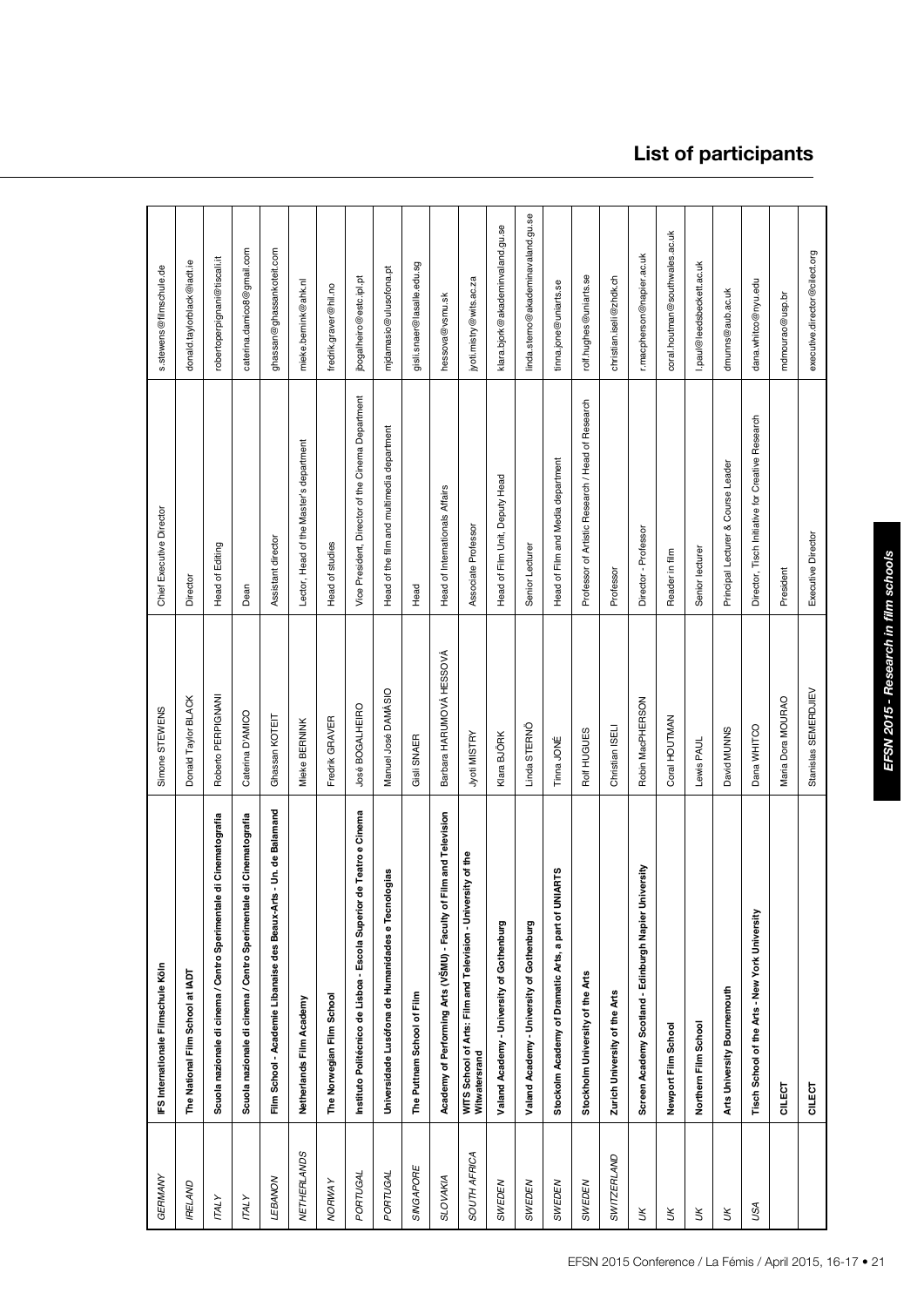# annexe II. **How to get there**



### **• How to get hotel Citadines**

#### **from Roissy Charles de Gaulle airport**

Take the suburban train RER B (blue line) from Aéroport Charles de Gaulle bound to Saint-Remy-les-Chevreuses or Robinson and stop at Gare du Nord. At Gare du Nord take subway line 4 (purple line) bound to Porte de Clignancourt. Stop at Barbès-Rochechouart. Transfer to subway line 2 (blue line), bound to Porte Dauphine. Stop at Blanche.

#### **from Gare du Nord Train Station**

Take subway line 4 (purple line) bound to Porte de Clignancourt. Stop at Barbès-Rochechouart. Transfer to subway line 2 (blue line), bound to Porte Dauphine. Stop at Blanche.

#### **from La Fémis**

Take subway line 12 (green line) at Lamarck-Caulaincourt, bound to Mairie d'Issy. Stop at Pigalle. Transfer to subway line 2 (blue line) bound to Porte Dauphine. Stop at Blanche. or

15mn walk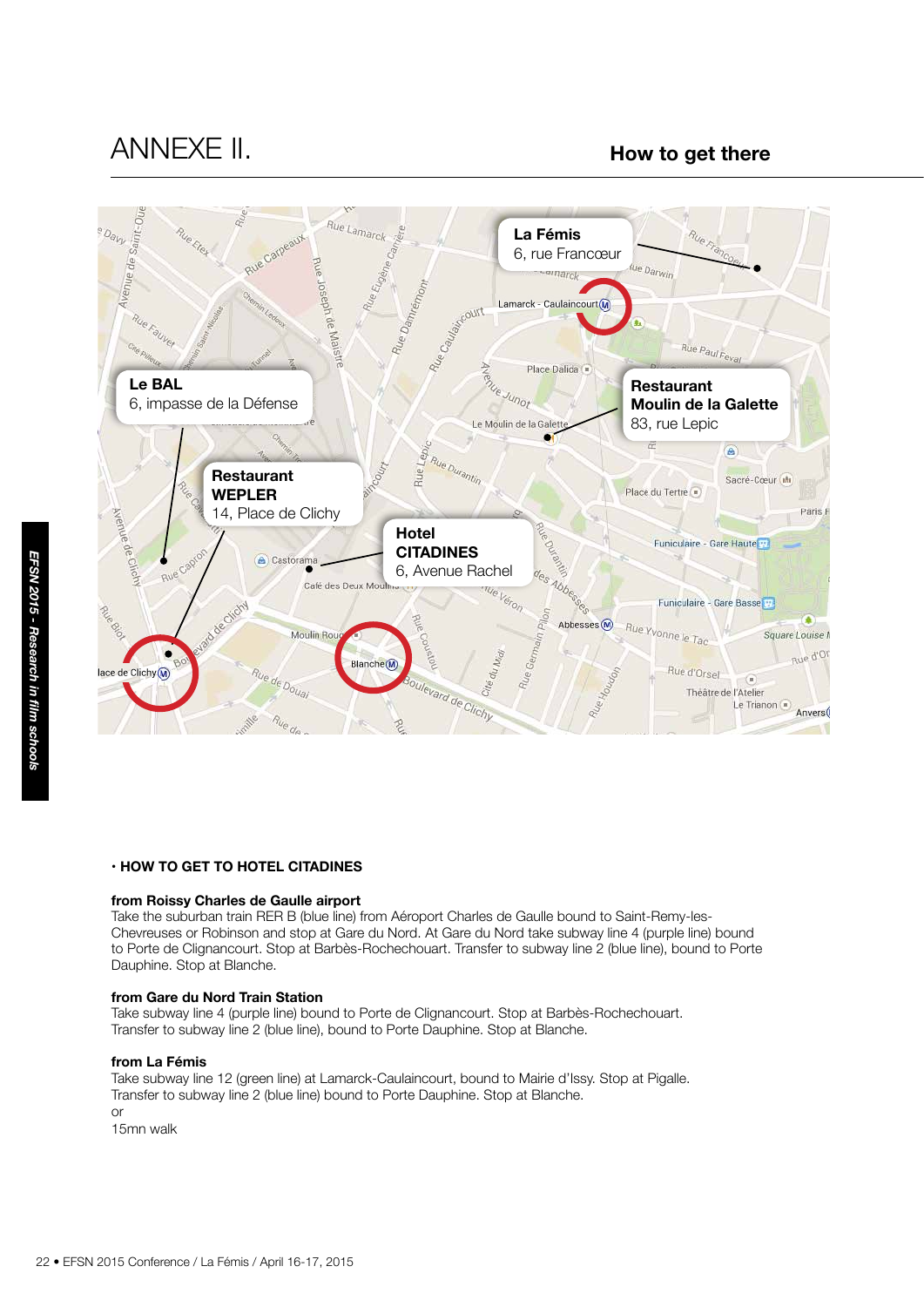### **• How to get La Fémis**

#### **from Hotel Citadines**

Take subway line 2 (blue line) at Blanche, bound to Nation. Stop at Pigalle. Transfer to subway line 12 (green line) bound to Aubervilliers-Front Populaire. Stop at Lamarck-Caulaincourt. or

15mn walk

### **• How to get restaurant WEPLER**

*(Wednesday, April 15, 07:30 pm)*

14, place de Clichy, 75018 Paris

#### **from La Fémis**

Take subway line 12 (green line) at Lamarck-Caulaincourt, bound to Mairie d'Issy. Stop at Pigalle. Transfer to subway line 2 (blue line) bound to Porte Dauphine. Stop at Place de Clichy.

#### **from Hotel Citadines**

Walk up to avenue Rachel, direction boulevard de Clichy. Take a right on boulevard de Clichy. At the crossroad, take a left (still on boulevard de Clichy) and go straight to Place de Clichy.

#### **from Roissy Charles de Gaulle airport**

Take the suburban train RER B (blue line) from Aéroport Charles de Gaulle bound to Saint-Remy-les-Chevreuses or Robinson and stop at Gare du Nord. At Gare du Nord take subway line 4 (purple line) bound to Porte de Clignancourt. Stop at Barbès-Rochechouart. Transfer to subway line 2 (blue line), bound to Porte Dauphine. Stop at Place de Clichy.

#### **from Gare du Nord Train Station**

Take subway line 4 (purple line) direction Porte de Clignancourt. Stop at Barbès-Rochechouart. Transfer to subway line 2 (blue line), bound to Porte Dauphine. Stop at Place de Clichy.

### **• How to get restaurant LE MOULIN DE LA GALETTE**

*(Thursday, April 16, 07:30 pm)* 83, rue Lepic, 75018 Paris

**from Citadines** 15mn walk

**from La Fémis** 15mn walk

#### **• How to get restaurant LE BAL** *(Friday April 17, 07:30 pm)*

6, impasse de la Défense, 75018 Paris

**from Citadines** 5 mn walk

**from La Fémis** 20 mn walk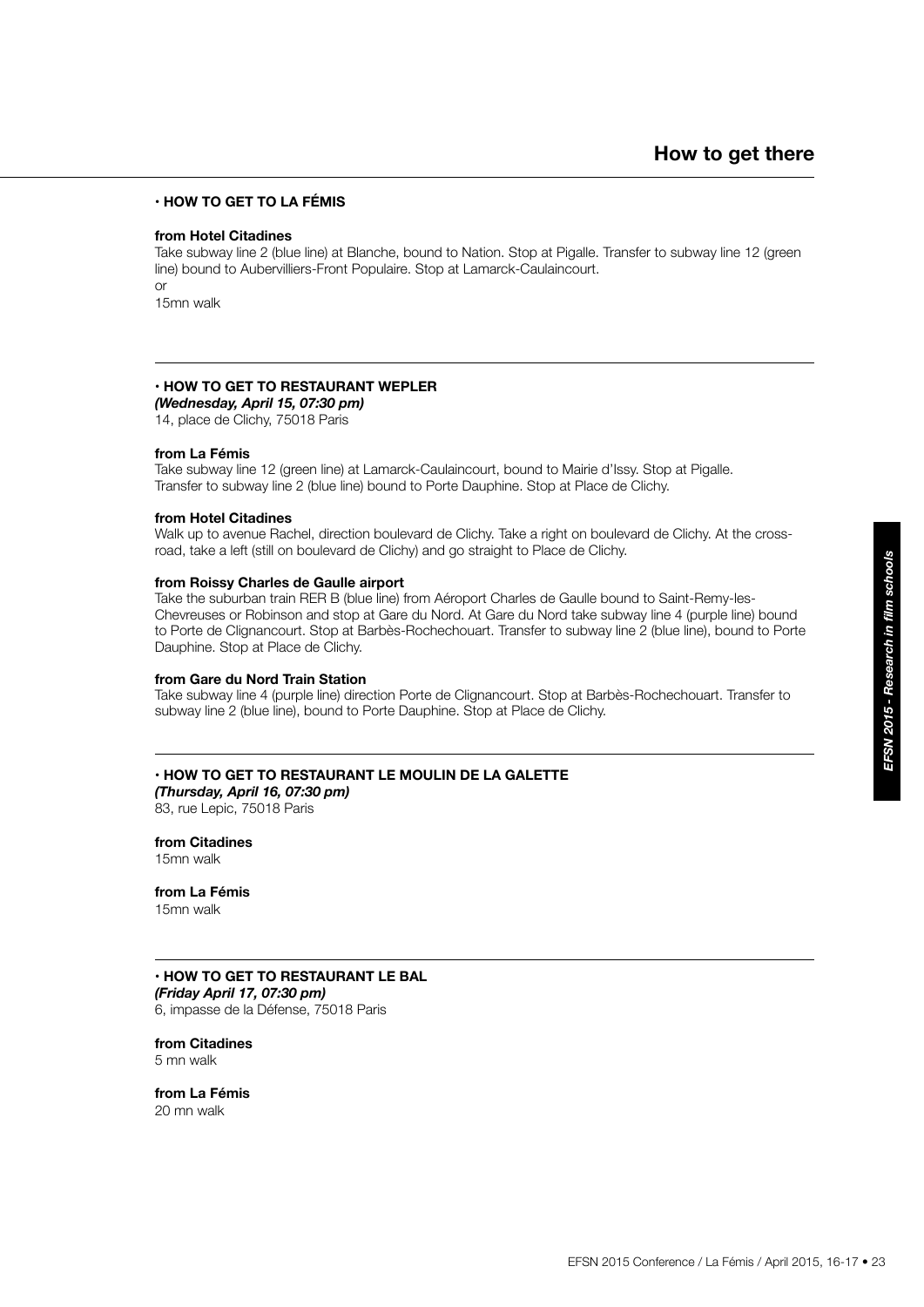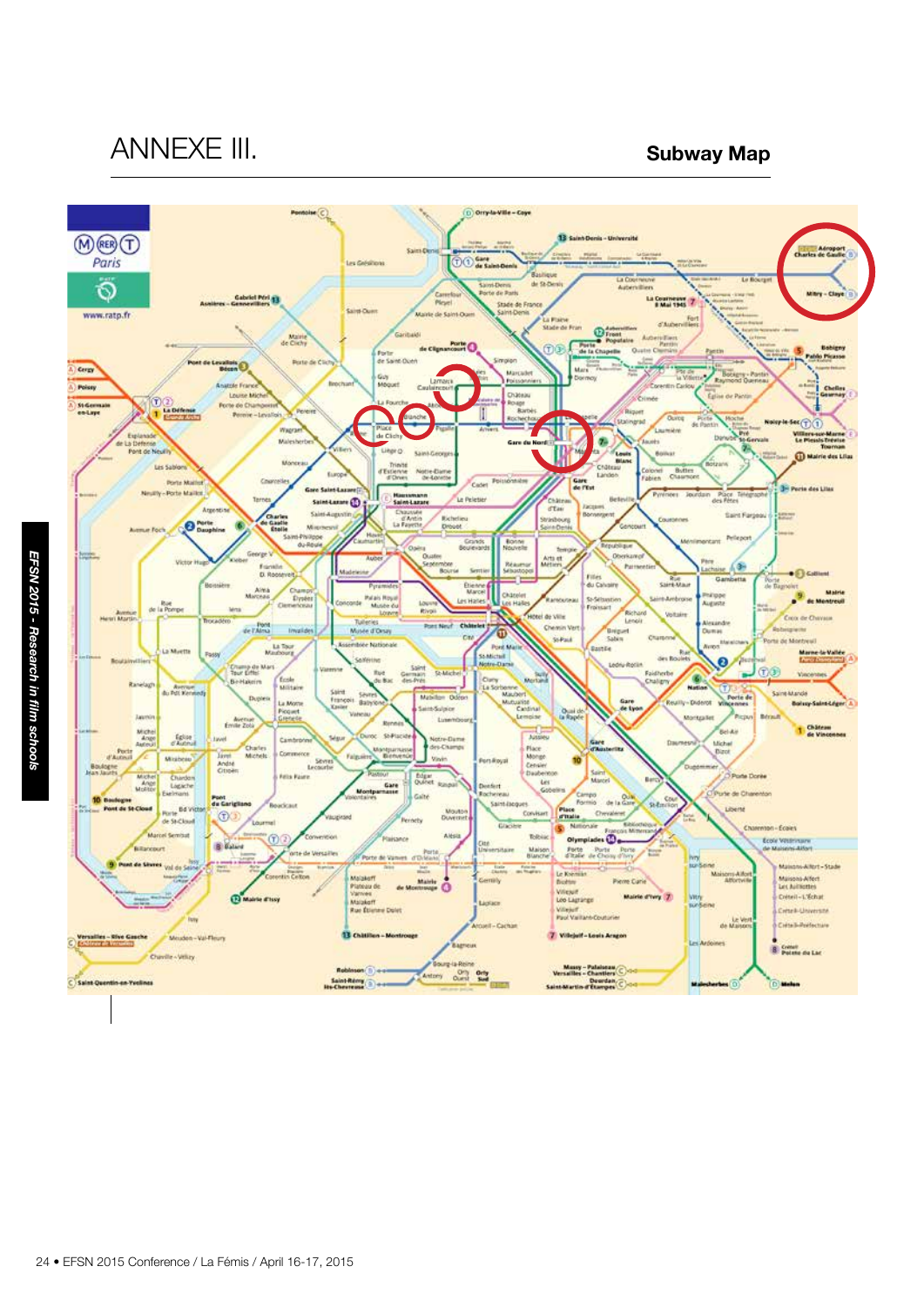# annexe IV. **Contacts**

# **CONTACTS**

# La Fémis

6 rue Francoeur 75018 Paris +33 (0)1 53 41 21 00

# Marc NICOLAS

General Director +33 (0)1 53 41 21 04

# Barbara TURQUIER

Head of Research b.turquier@femis.fr +33 (0)1 53 41 21 72 +33 (0)6 11 76 83 93

# Pascale BORENSTEIN

Head of International Affairs p.borenstein@femis.fr +33 (0)1 53 41 21 10 +33 (0)6 08 91 46 21

# Olivier RIGNAULT

Assistant – International Affairs o.rignault@femis.fr +33 (0)1 53 41 21 61 +33 (0)6 99 69 76 51

# **WIFI ACCESS at La Fémis**

 name: airport\_femis\_2 or airport\_femis\_2 (5Ghz) WEP code for Macintosh and PC: airport45